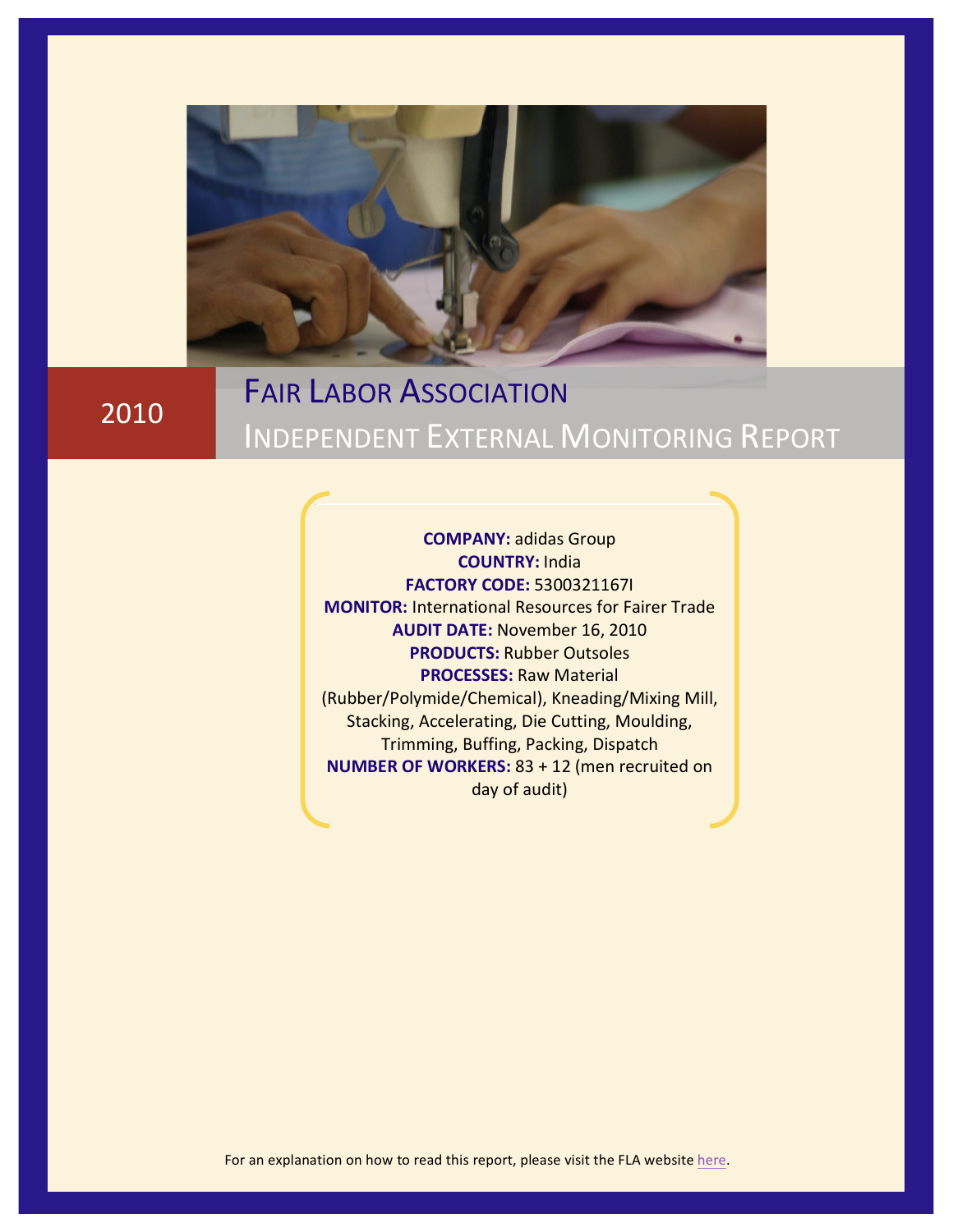

#### **CONTENTS:**

| Wages, Benefits and Overtime Compensation: Deposit of Legally Mandated Deductions  3                    |  |
|---------------------------------------------------------------------------------------------------------|--|
|                                                                                                         |  |
|                                                                                                         |  |
| Freedom of Association: Anti-Union Discrimination/Dismissal, Other Loss of Rights, and Blacklisting  10 |  |
|                                                                                                         |  |
|                                                                                                         |  |
|                                                                                                         |  |
|                                                                                                         |  |
|                                                                                                         |  |
|                                                                                                         |  |
|                                                                                                         |  |
|                                                                                                         |  |
|                                                                                                         |  |
|                                                                                                         |  |
|                                                                                                         |  |
|                                                                                                         |  |
|                                                                                                         |  |
|                                                                                                         |  |
|                                                                                                         |  |
|                                                                                                         |  |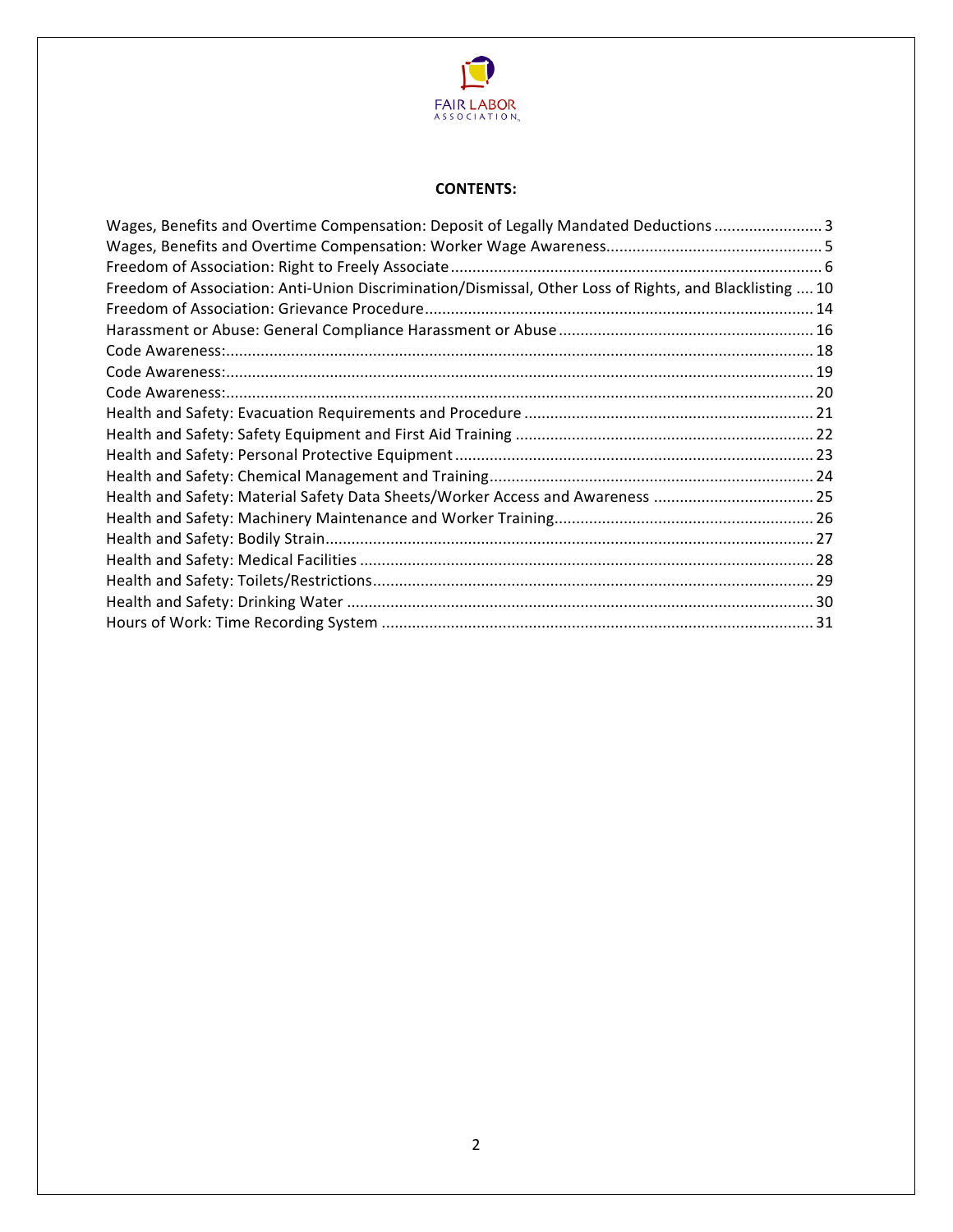

# <span id="page-2-0"></span>**Wages, Benefits and Overtime Compensation: Deposit of Legally Mandated Deductions**

WBOT.13 All legally mandated deductions for taxes, social insurance, or other purposes shall be deposited each pay period in the legally defined account or transmitted to the legally defined agency. This includes any lawful garnishments for back taxes, etc. The employer shall not hold over any of these funds from one pay period to the other unless the law specifies that deposits are to be made less frequently than pay periods (e.g., monthly deposits, weekly pay). If the law does not specify, then deposits shall be made before the next pay period in all cases. (S)

#### **Noncompliance**

**Explanation:** Factory is not in compliance with the payment of contribution to the government authorities in accordance with the Provident Fund Act (PF). Record review revealed that the deduction of the PF from workers' wages is made on a monthly basis, as required by law. However, the cheques of the contribution for March, April, and May 2010, were sent for payment to the authorities on September 16, 2010. However, it should have been deposited in the successive month, once the deductions were made from the workers' wages.

Legal Reference: Paragraph 38 of Employees' Provident Fund Scheme, 1952

**Plan!Of!** Action: 1. Factory is to correct the practice immediately and proceed with payment for PF contributions on a timely and monthly basis.

> 2. Factory is to develop procedure to ensure that PF contribution is paid in a timely manner and to designate a person responsible to monitor the implementation.

**Deadline!** 05/31/2011

Date:

**Action! Taken:!** adidas January 2013 Update: Completed: Document review and management interview confirmed that factory has made PF contributions until December 2012, there is no outstanding amount due for payment. The issue is now closed.

#### adidas June 2012 Update:

1. Pending. Factory has not deposited PF contribution to the concerned authority from February 2012 onward.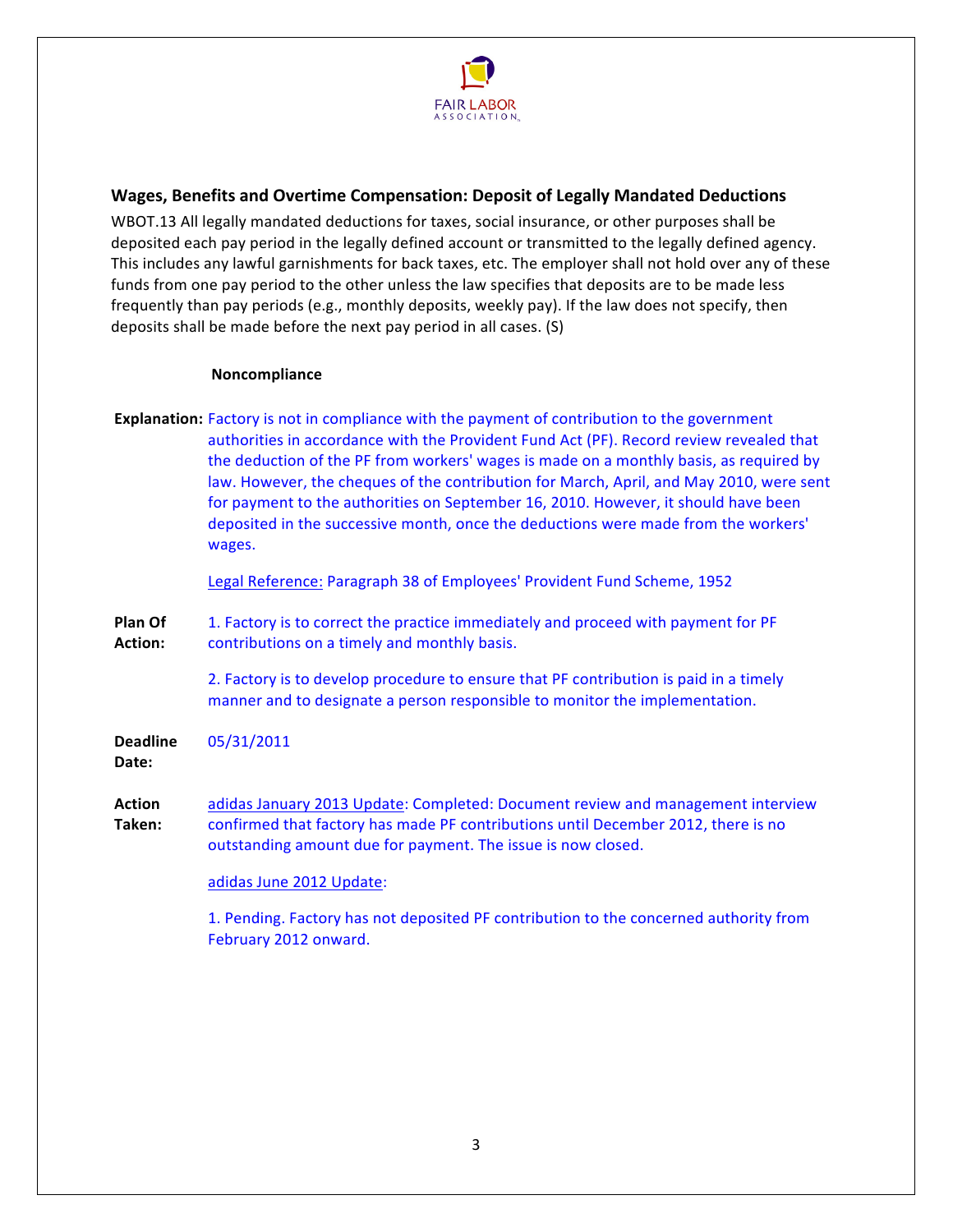

2. Pending. Factory has developed a procedure to submit PF contribution to concerned authority in a timely manner and HR Manager is supposed to adhere to such procedure. It was found during the audit that the factory did not follow the procedure on the submission of PF contribution, as the PF contribution has not been deposited from February 2012 to this date.

#### adidas December 2011 Update:

1. Pending. During the day of the audit, it was noted that the factory has not paid PF to the concerned government authority. Factory has taken action immediately and will send the evidence showing that payment has been made on December 9, 2011 up to this date.

2. Pending. Factory has developed a procedure to pay PF contribution in a timely manner and HR Manager is responsible to adhere to the procedure and ensure it has been followed.

**Plan! Complete:!** Yes

**Plan! Complete!** Date: 01/25/2013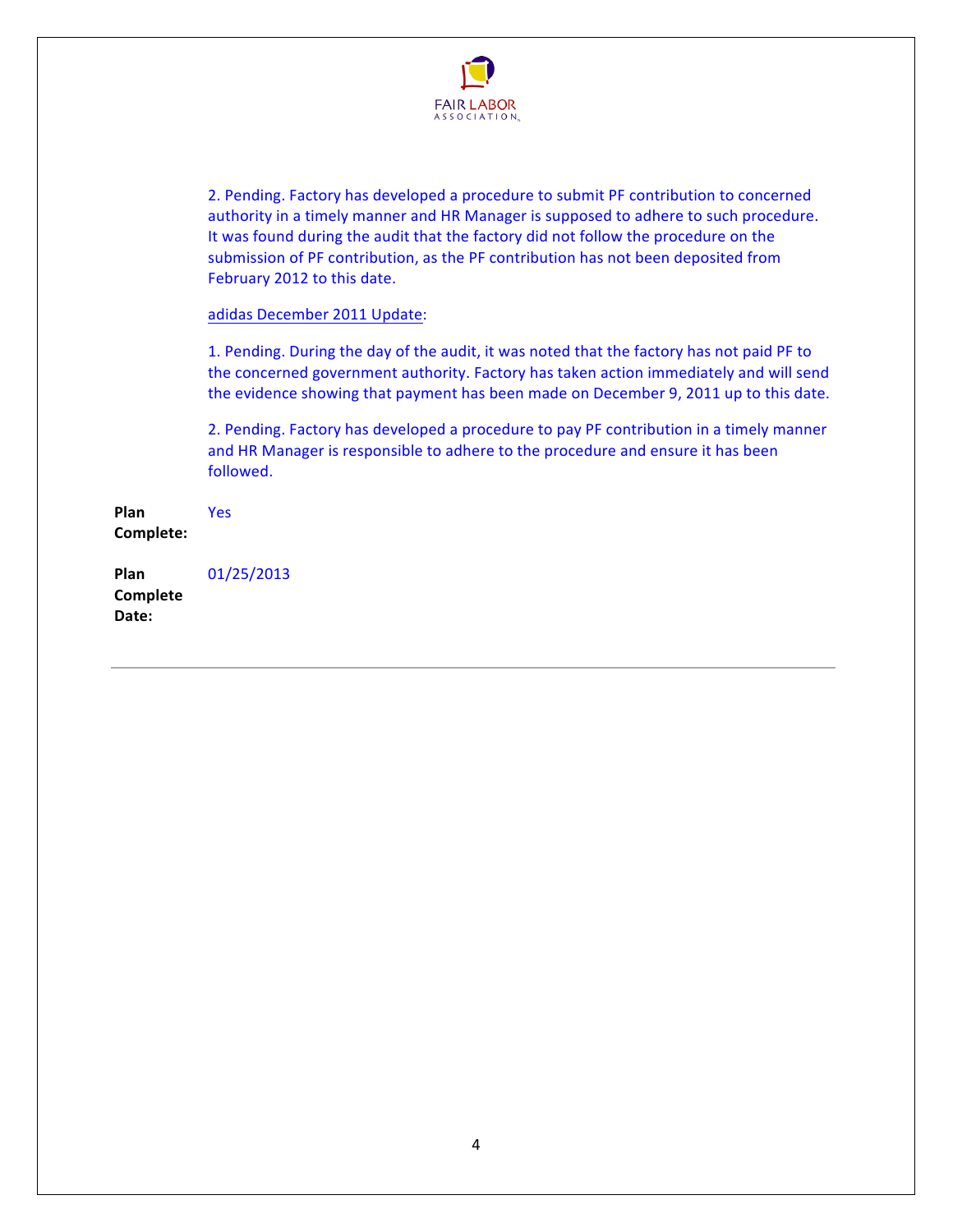

# <span id="page-4-0"></span>**Wages, Benefits and Overtime Compensation: Worker Wage Awareness**

WBOT.22 Employers shall make every reasonable effort to ensure workers understand the wages, including the calculation of wages, incentives systems, benefits and bonuses they are entitled to in a factory and under applicable laws. To this end, employers shall communicate orally and in writing to all workers all relevant information in the local language or language(s) spoken by the workers, if different from the local language.  $(P)$ 

|                           | <b>Explanation:</b> Document review and worker interviews revealed that the pay slips provided to workers<br>are in English, not in the local language (Hindi) understood by the majority of the<br>workers.                    |
|---------------------------|---------------------------------------------------------------------------------------------------------------------------------------------------------------------------------------------------------------------------------|
| Plan Of<br><b>Action:</b> | Workers must be provided a pay slip showing their income and all relevant items in a<br>language workers understand, i.e., the local language of workers.                                                                       |
| <b>Deadline</b><br>Date:  | 06/30/2011                                                                                                                                                                                                                      |
| <b>Action</b><br>Taken:   | adidas December 2011 Update: Completed. Workers are provided with pay slip showing<br>income and all relevant items in a language workers understand, i.e., the local language<br>of workers (Hindi) since October 2010 onward. |
| Plan<br>Complete:         | <b>Yes</b>                                                                                                                                                                                                                      |
| Plan<br>Complete<br>Date: | 12/31/2011                                                                                                                                                                                                                      |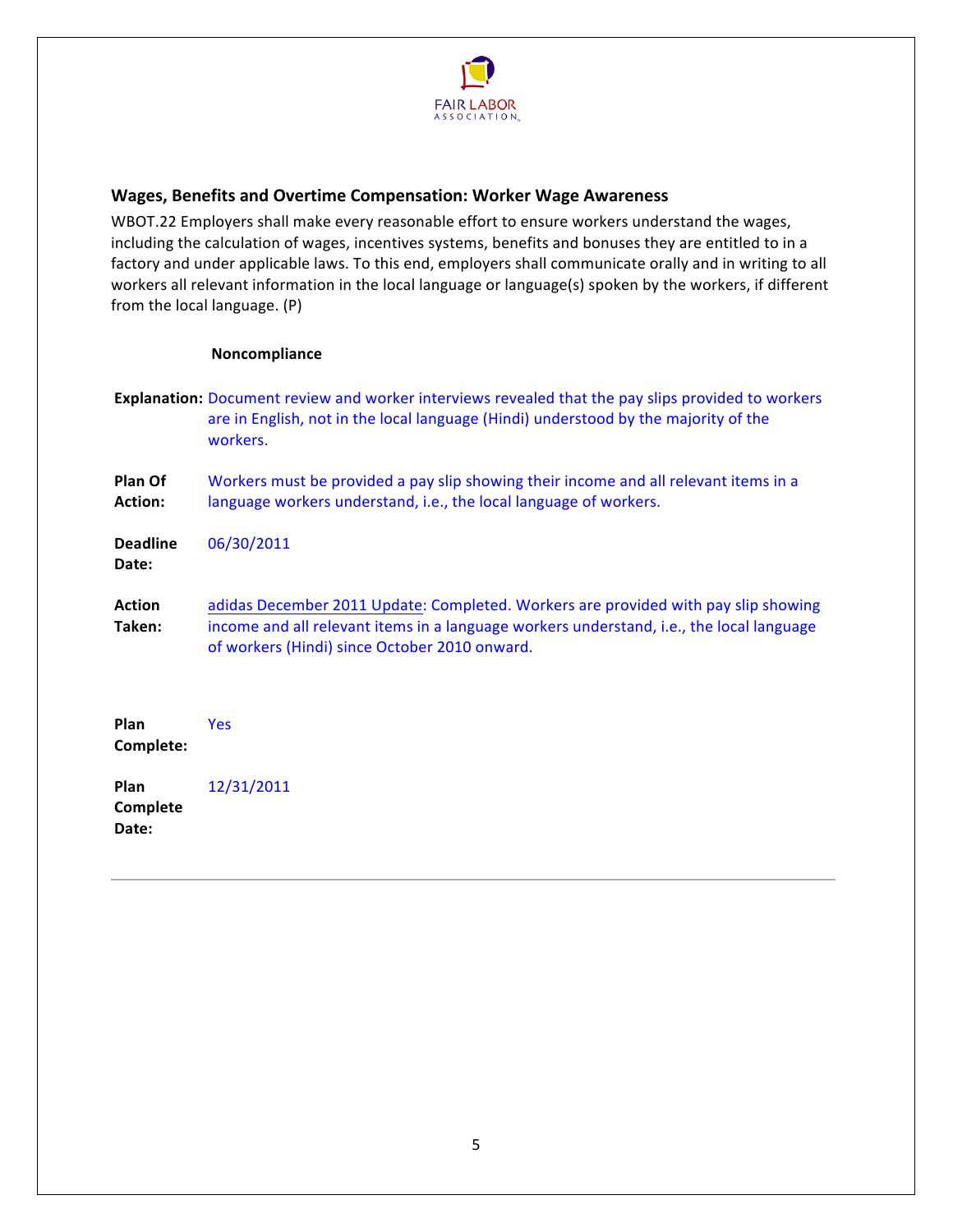

# <span id="page-5-0"></span>**Freedom of Association: Right to Freely Associate**

FOA.2 Workers, without distinction whatsoever, shall have the right to establish and, subject only to the rules of the organization concerned, to join organizations of their own choosing without previous authorization. The right to freedom of association begins at the time that a worker seeks employment, and continues through the course of employment, including eventual termination of employment, and is applicable as well to unemployed and retired workers. (S)

#### **Noncompliance**

**Explanation:** Worker interviews revealed that there was a union in the factory between May – June 2010. The union carried out activities around the issues of overtime, canteen facilities, and cycle stands outside the factory. As management did not agree to their terms and conditions, the 43 workers involved in the union activities were terminated. Soon after, all workers in the factory were made to sign an agreement stating that they do not need a union. (An example has been sent to the FLA for review). Factory management reported that a trade union had approached the factory to form a union 3 months ago, but management is not in favor of the trade union. Document review of the retrenched workers revealed that they have been paid wages for the month of July, plus 1 month's compensatory wages and leave with wages, which is in accordance with the law.

**Plan!Of!** Action: On January 12, 2011, adidas' SEA team conducted an internal investigation of this allegation by conducting a factory visit, which included worker interviews, document review, and management interviews. Based on the audit, the SEA team found that factory management had experienced a reduction of orders. As a result, production scheduling and workers were also reduced. Prior to termination, the factory had implemented temporary layoffs. Workers are sent home during the period, but still received salary. Based on documentation review, it was found that the termination was done based on selection criteria, such as department and length of service; there is no evidence that the selection criteria was done based on worker's preference of a union. During this reduction of personnel, there was also an organization attempt from a local trade union outside the factory, which included some workers from this factory.

> However, during the investigation, it was verified that factory management asked workers to sign a petition stating that they do not need a union. Factory management must respect workers' rights to exercise their Freedom of Association rights by: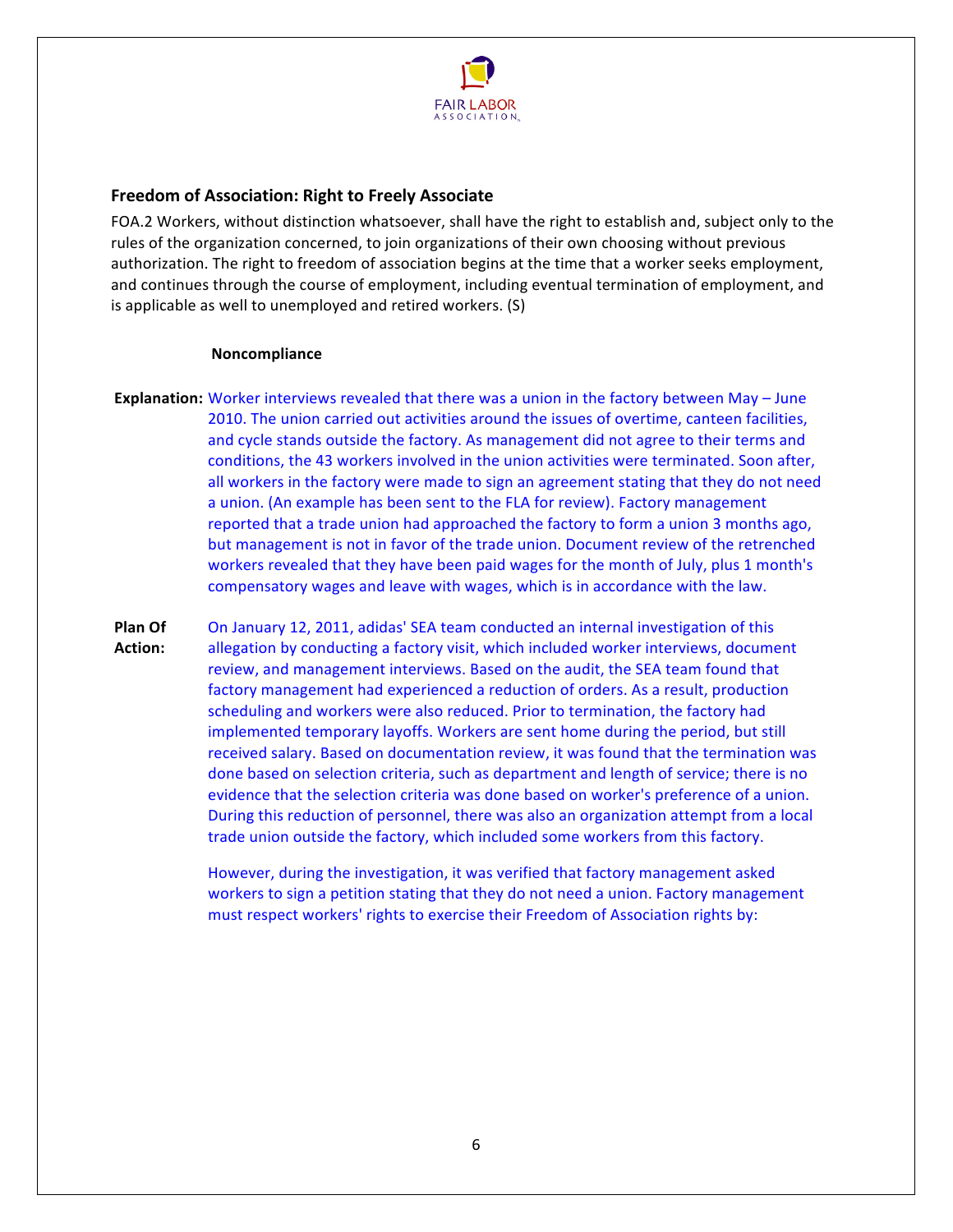

1. Developing a Freedom of Association (FOA) and Collective Bargaining Policy, and communicating the policy clearly to all employees.

2. The FOA and Collective Bargaining policies should be reflected and implemented consistently in all aspects of employment.

3. Factory management should create and implement a non-retaliation policy expressing the factory's commitment to ensure that no workers will receive retaliation for exercising this right.

4. If there is a hiring opportunity, the factory must provide priority to the terminated workers to apply for the job, as per the skills and competencies required.

**Deadline!** 05/30/2011

Date:

#### **Action!** adidas Oct 2013 Update:

**Taken:!**

1. Pending: Factory still running on low production and working under capacity hence no significant recruitment has happened in the recent past. However, factory management is expecting an increase in production in February 2014. The factory has also sent letters via registered post to all terminated employees. Out of 45 employees, 3 employees have been reinstated and have been reappointed. The rest of the workers did not turn up. The issue will be verified in follow up visits.

2, 3. Pending: Factory has not developed policy on Freedom of Association and Non Retaliation.

adidas January 2013 Update: Factory has been running on low production due to low business, at only 25% of its actual capacity. Factory is expecting an increase of production in February 2013, as well as new mid-sole production, starting in April 2013 onwards. For February hiring, factory has sent the notification to the terminated workers on December 3, 2012 on the upcoming vacancies (total of 43 workers + 2 staff). No response received yet. This is to be reviewed further, when the actual hiring will take place in the factory.

1. Completed. Worker interviews did not reveal any practice refraining them to join a union, including the signing of "no union pledge" papers.

2. Pending. Factory has not framed written FOA and Collective Bargaining Policy. Factory has not communicated such policy to workers, as there is no written policy document framed.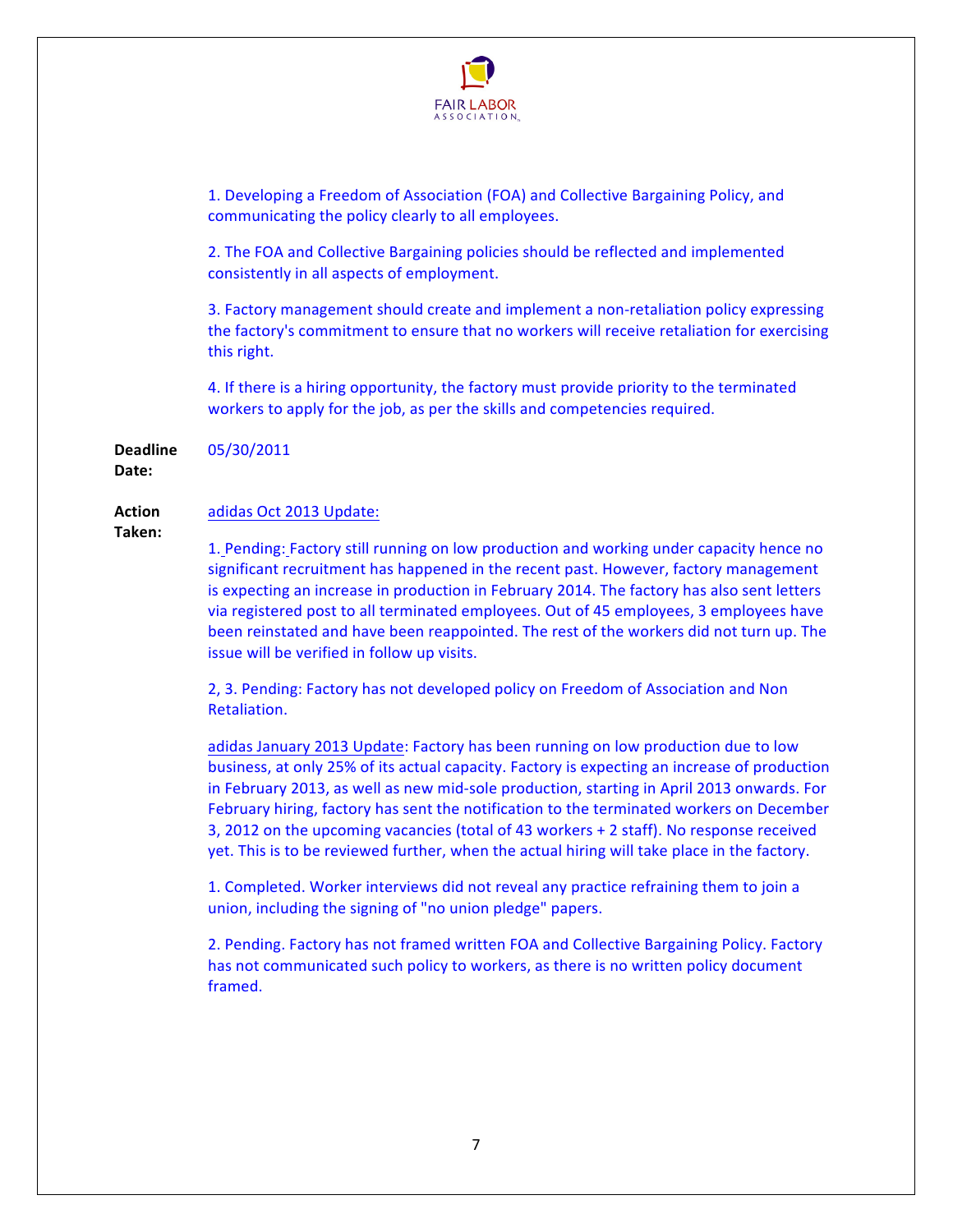

3. Pending. Factory has not developed a Non-Retaliation Policy.

#### adidas June 2012 Update:

1, 2. Pending. Factory has not framed written FOA and Collective Bargaining Policy. Factory has not communicated such policy to workers, as there is no written policy document framed.

3. Pending. Factory has not developed a Non-Retaliation Policy.

4. Based on hiring records, factory manpower strength has reduced to 68, due to low production. However, there are 6 newly-hired workers; none are from the terminated group of workers, because different skill requirements were needed (1 electrician, 1 press supervisor (earlier he used to be a packing helper), 1 housekeeper, 1 helper in admin, and 2 helpers in store). Factory management stated that HR Manager has contacted previously terminated workers through worker's colleague from the nearby location of terminated workers. Factory has not made any written communication, such as a letter to workers who were previously terminated regarding the availability of vacancies in the factory, in order to give preference to these workers in new recruitment. Factory needs to send the communication in writing to workers by mail or through any other suitable manner about the opportunity provided to terminated workers and contact workers regarding the hiring process, once there is a opportunity. Evidence to be kept by the factory for review.

#### adidas December 2011 Update:

1, 2. Pending. Factory has not developed written FOA and Collective Bargaining Policy; hence, no communication on such policy to workers has been completed.

3. Pending. The factory has not developed a written non-retaliation policy.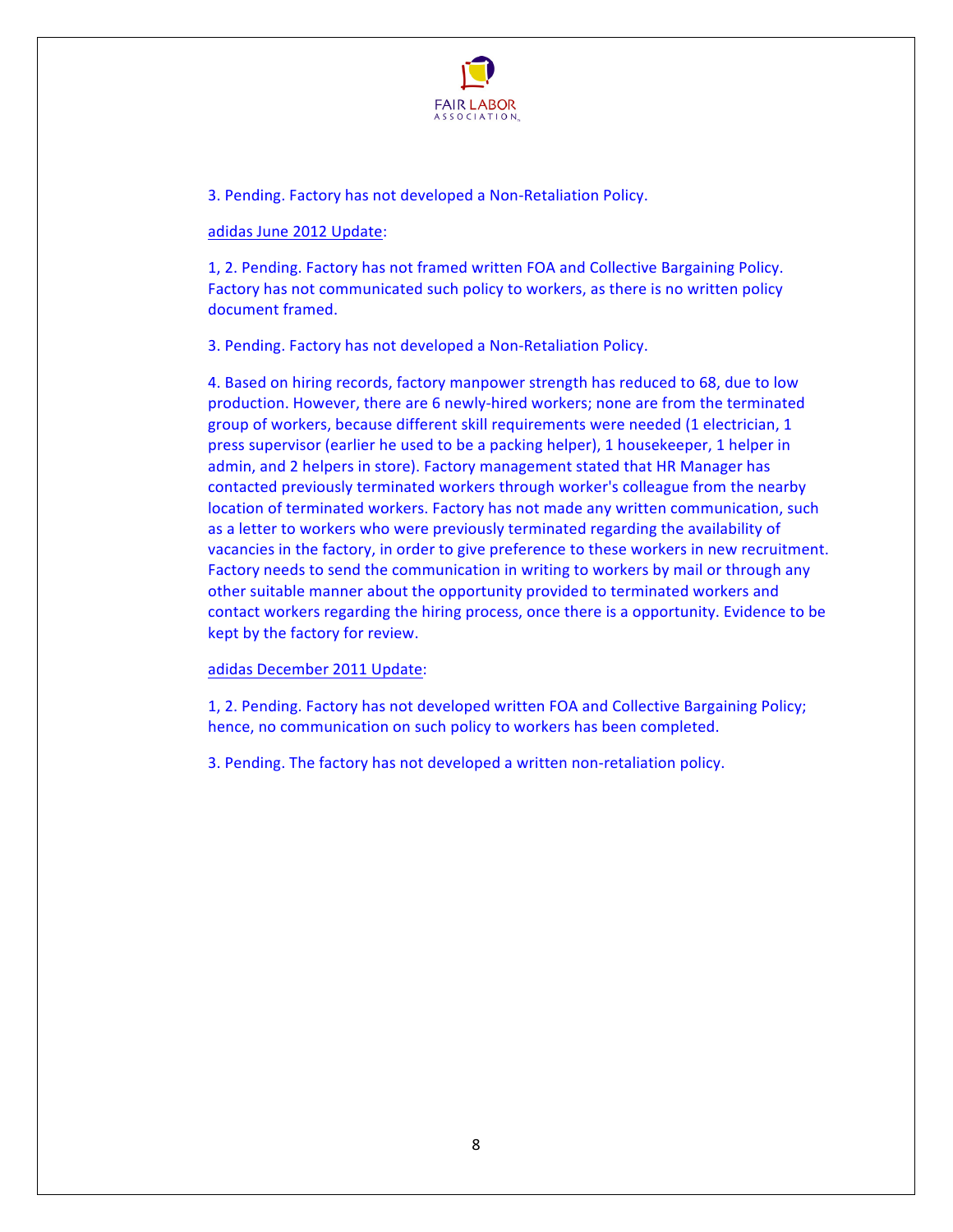

4. Based on hiring records, factory hired 5 workers in the press department; 3 out of 5 workers hired in the press department were part of the group of terminated workers. Workers have been resigning from the factory due to low work, thus, the hiring is to fill in the vacant positions. The remaining employees hired are not from the terminated group of workers, as different skills were required (2 press operator, 8 stock-fitting workers, 2 production supervisors, 1 account assistant, 1 sweeper, 2 electricians, 2 buffing operators). Factory stated that they have contacted previously-terminated workers through workers' colleague from the same village or area of the terminated workers. There is no written communication made and no evidence kept to be reviewed. Factory needs to send the communication in writing to workers by mail about the opportunity provided to the terminated workers and contact workers for the hiring process once there are opportunities. Evidence or record of communication is to be kept in factory for review. To be reviewed.

**Plan! Complete:!** No

**Plan! Complete!** Date: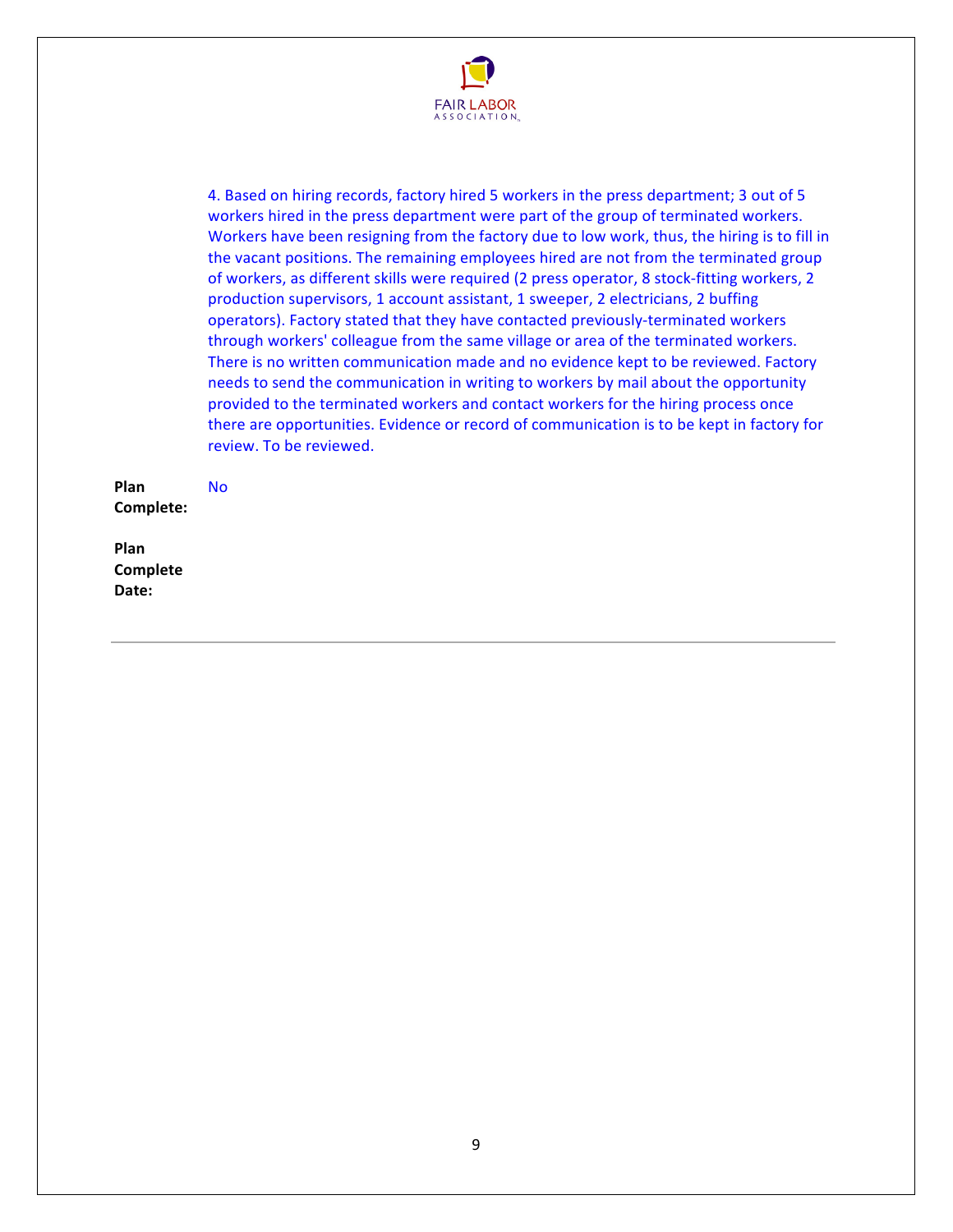

# <span id="page-9-0"></span>Freedom of Association: Anti-Union Discrimination/Dismissal, Other Loss of Rights, and **Blacklisting**

FOA.12 Employer shall not engage in any act of anti-union discrimination, i.e. shall not make any employment decisions which negatively affect a worker, based wholly or in part on a workers' union membership or participation in union activity, including the formation of a union, previous employment in a unionized facility, participation in CB efforts or in a legal strike. Employment decisions include: hiring; termination; job security; job assignment; wages; bonuses; allowances; compensation and benefits; promotion; downgrading; transfer; (vocational) training; discipline; and assignment of work and conditions of work. The use of blacklists used to contravene the exercise of the right to FOA also constitutes anti-union discrimination. (S)

#### **Noncompliance**

- **Explanation:** According to worker and management interviews, the factory terminated 43 workers in July 2010, as they wanted a union to address issues like overtime, canteen facilities, etc. After the termination, the factory has mentioned to its current workers to sign a statement that they will not form a union.
- **Plan!Of!** Action: Per SEA team's internal investigation, factory management experienced a reduction in orders, which resulted in a reduction of workers. Prior to termination, the factory had implemented temporary layoffs. Workers are sent home during the period, but still received salary. Based on documentation review, termination was done based on selection criteria, such as department and length of service; there is no evidence that the selection criteria were done based on worker's preference of a union. During this reduction of personnel, there was also an organization attempt from a local trade union outside the factory, which included some workers from this factory. However, during the investigation, it was verified that factory management asked workers to sign the petition stating that they do not need a union.

Factory management must respect workers' rights to exercise their FOA rights by:

1. Developing a FOA and Collective Bargaining Policy and communicate the policy clearly to all employees.

2. The FOA and Collective Bargaining policies should be reflected and implemented consistently in all aspects of employment.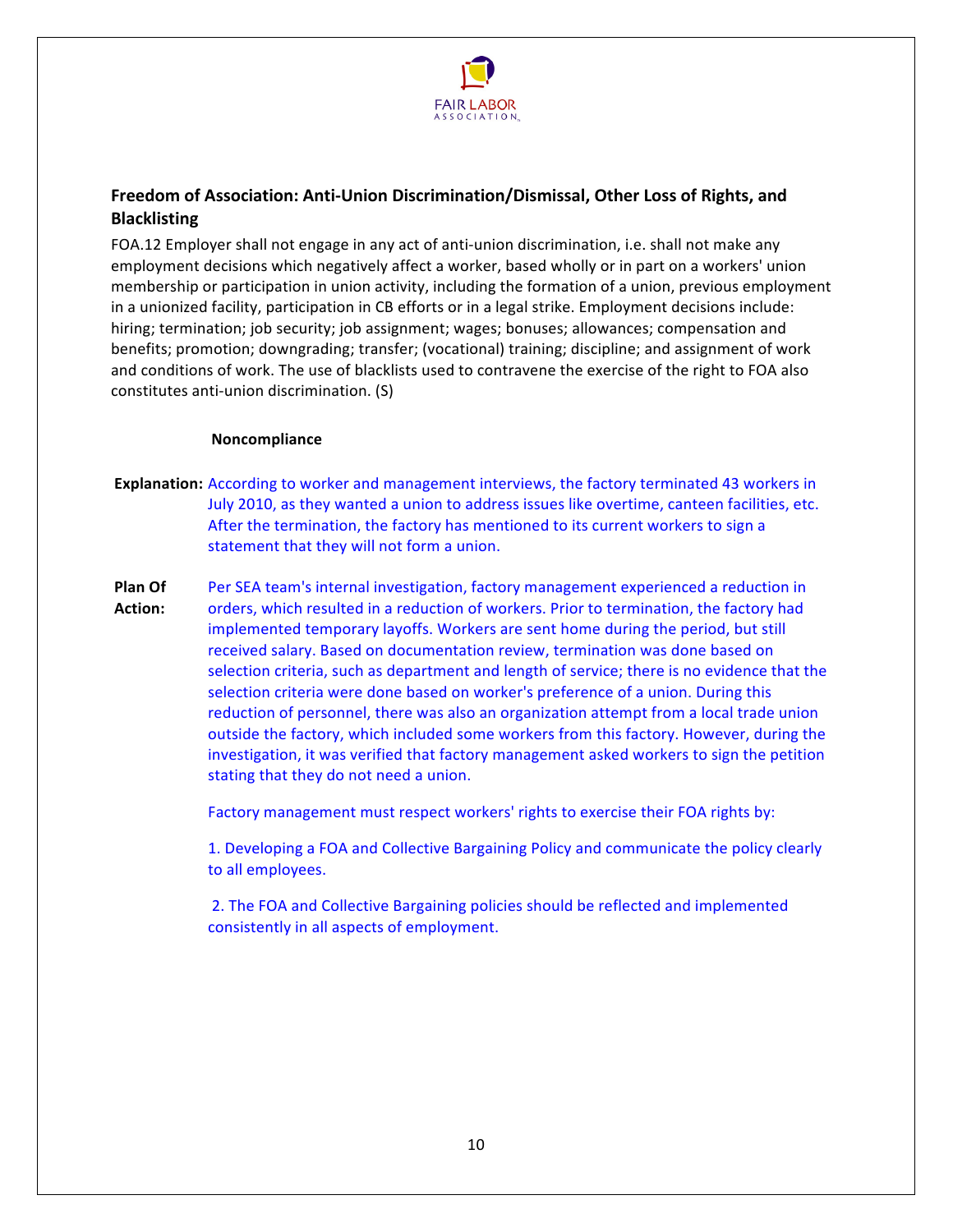

3. Factory management should create and implement a non-retaliation policy expressing the factory's commitment to ensure that no workers will receive retaliation for exercising this right.

4. If there are hiring opportunities, the factory must provide priority to the terminated workers to apply for the jobs as per skills and competencies required.

**Deadline!** 05/30/2011

Date:

#### **Action!** adidas October 2013 update:

**Taken:!**

1. Pending: Factory still running on low production and working under capacity hence no significant recruitment has happened in the recent past. However, factory management is expecting an increase in production in February 2014. The factory has also sent letters via registered post to all terminated employees. Out of 45 employees, 3 employees have been reinstated and have been reappointed. The rest of the workers did not turn up. The issue will be verified in follow up visits.

2, 3. Pending. Factory has not developed policy on Freedom of Association and Non Retaliation.

adidas January 2013 Update: Factory has been running on low production due to low business, at only 25% of its actual capacity. Factory is expecting an increase in production in February 2013, as well as new mid-sole production starting in April 2013 onwards. For February hiring, the factory has sent notification to the terminated workers on December 3, 2012, on the upcoming vacancy (total of 43 workers + 2 staff). No response received yet. This is to be reviewed further, when the actual hiring takes place in the factory.

1. Completed. Worker interviews did not reveal any such practice refraining them from joining a union.

2. Pending. Factory has not framed written FOA and Collective Bargaining Policy. Factory has not communicated such policy to workers, as there is no written policy document framed.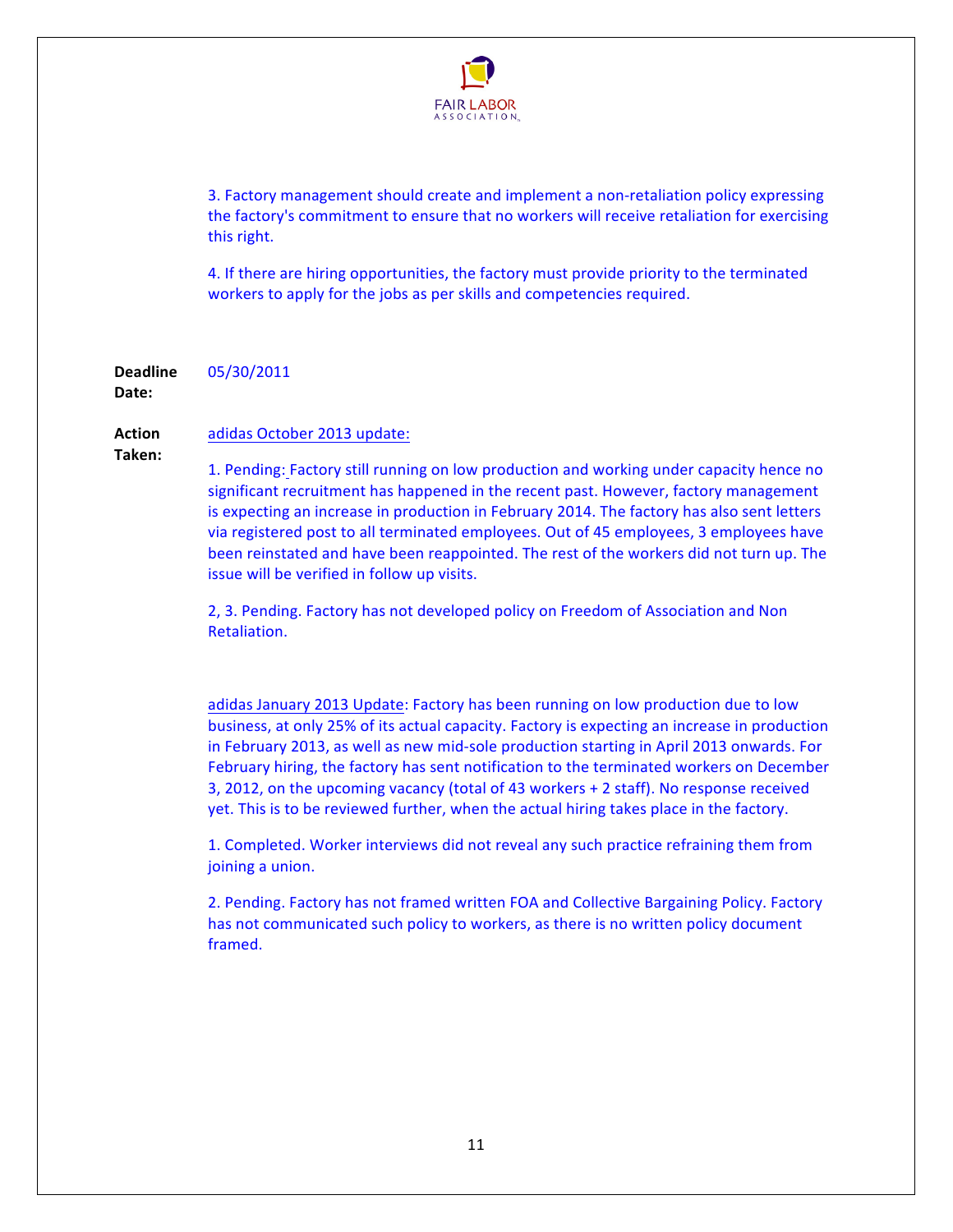

3. Pending. Factory has not developed a Non-Retaliation Policy.

#### adidas June 2012 Update:

1,2. Pending. Factory has not framed written FOA and Collective Bargaining Policy. Factory has not communicated such policy to workers, as there is no written policy document framed.

3. Pending. Factory has not developed a Non-Retaliation Policy.

4. Based on hiring records, factory manpower strength is reduced to 68, due to low production. However, there are 6 newly hired workers and none are from the terminated group of workers, due to the different skill requirements needed (1 electrician, 1 press supervisor (earlier he used to be a packing helper), 1 housekeeper, 1 helper in admin, and 2 helpers in store). Factory management stated that HR Manager has contacted previously terminated workers through worker's colleague from the nearby location of terminated workers. Factory has not made any written communication, such as a letter to workers who were previously terminated, regarding the availability of vacancies in the factory, in order to give preference to these workers in new recruitment. Factory needs to send the communication in writing to workers by mail or through any other suitable manner about the opportunity provided to terminated workers and contact workers for hiring process once there is a opportunity. Evidence to be kept by the factory for review.

#### adidas December 2011 Update:

1, 2. Pending. Factory has not developed written FOA and Collective Bargaining Policy; hence, no communication on such policy to workers has been completed.

3. Pending. The factory has developed no written non-retaliation policy.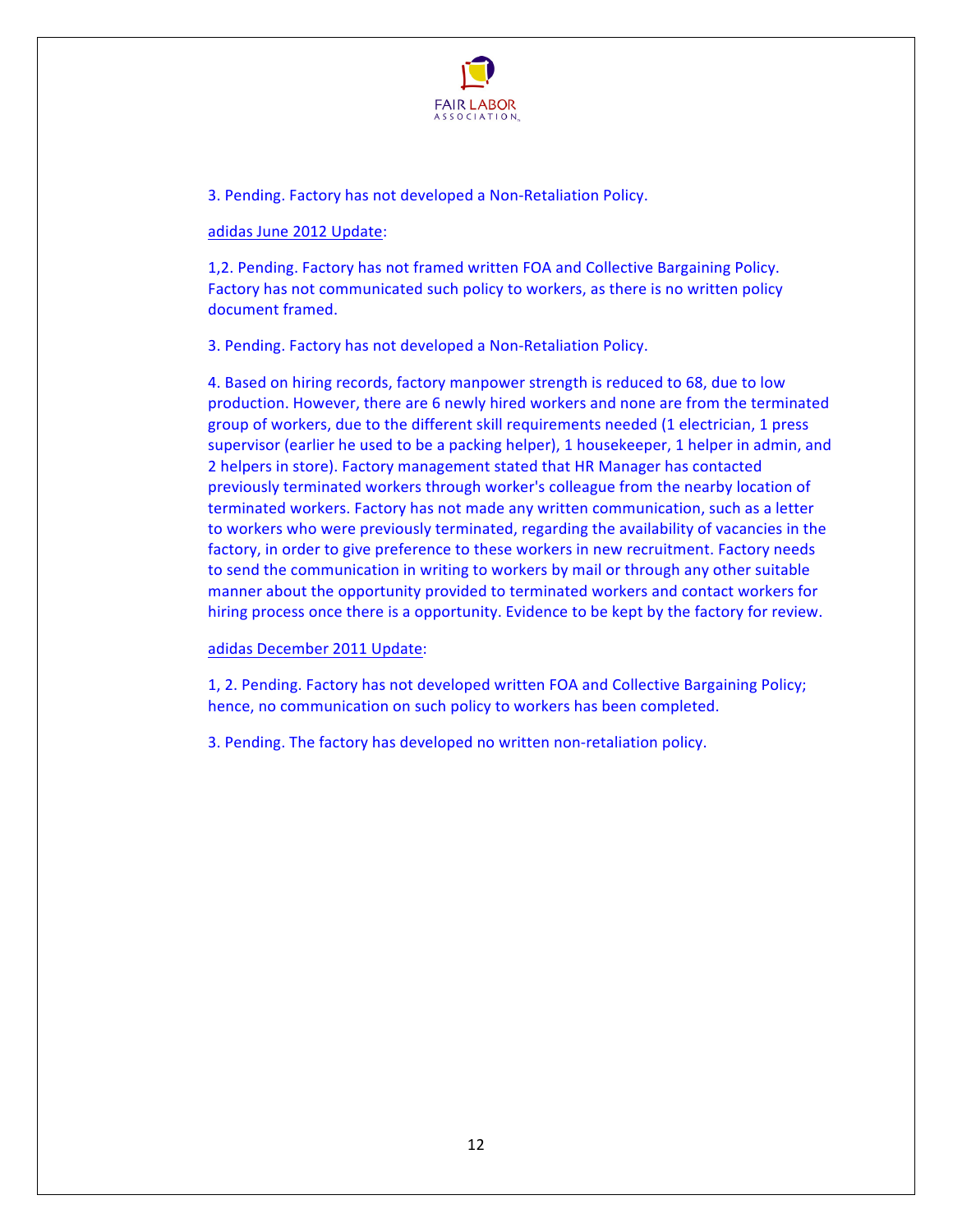

4. Based on hiring records, factory hired 5 workers in the press department; 3 out of 5 workers hired in the press department were part of the group of terminated workers. Workers have been resigning from the factory due to low work; thus, the hiring is to fill in the vacant positions. The remaining employees hired are not from the terminated group of workers, as different skills were required (2 press operator, 8 stock-fitting workers, 2 production supervisors, 1 account assistant, 1 sweeper, 2 electricians, 2 buffing operators). Factory stated that they have contacted previously terminated workers through workers' colleague from the same village or area of the terminated workers. There is no written communication made and no evidence for review has been kept. Factory needs to send the communication in writing to workers by mail about the opportunity provided to the terminated workers and contact workers for the hiring process once there are opportunities. Evidence or record of communication is to be kept in factory for review. To be reviewed.

**Plan! Complete:!** No

**Plan! Complete!** Date: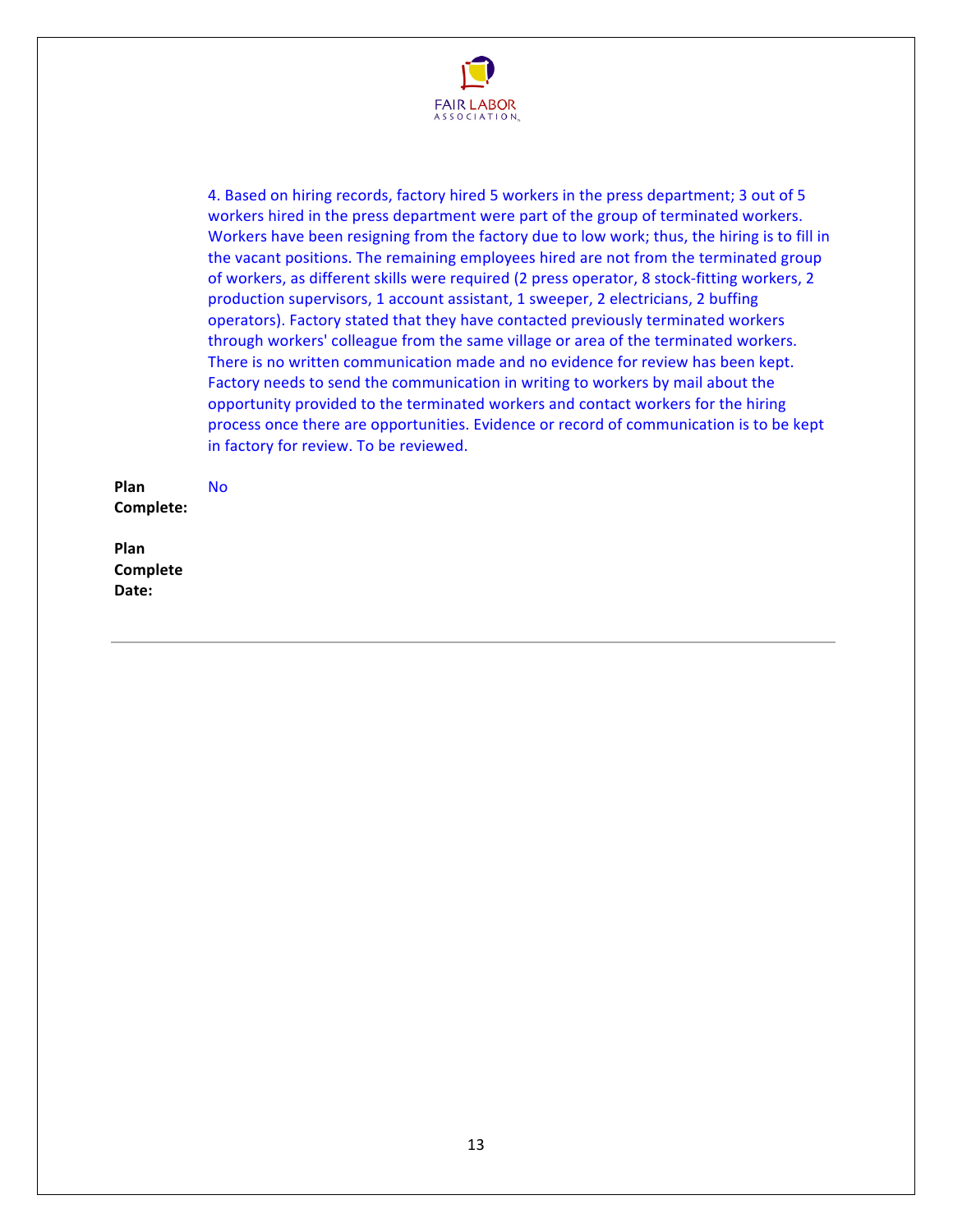

# <span id="page-13-0"></span>**Freedom of Association: Grievance Procedure**

FOA.26 Employer shall have in place written grievance procedures that allow first an attempt to settle grievances directly between the worker and the immediate supervisor but that, where this is inappropriate or has failed, it is possible for the worker to have the grievance considered at one or more steps, depending on the nature of the grievance and the structure and size of the enterprise. Employers shall ensure that the grievance procedures and applicable rules are known to workers. (P)

#### **Noncompliance**

**Explanation:** According to worker and management interviews, the factory has a Grievance Committee and a suggestion box to address the concerns of the workers. Worker interviews confirmed the existence of the committees and the box; however, the grievance system is not very effective, as some of workers' issues are not addressed at all.

**Plan!Of!** Action: 1. Factory is to review its current grievance procedure to ensure that it has proper steps to review, investigate, and respond to all grievances in a timely manner.

> 2. All workers responsible for handling grievances should receive verbal training on how to implement the grievance system.

3. Assign a responsible person to handle the implementation of the grievance system, and monitor the implementation regularly.

4. Once grievance procedure is enhanced, it should be verbally communicated to all workers during induction trainings and ongoing refresher course.

**Deadline!** Date: 06/30/2011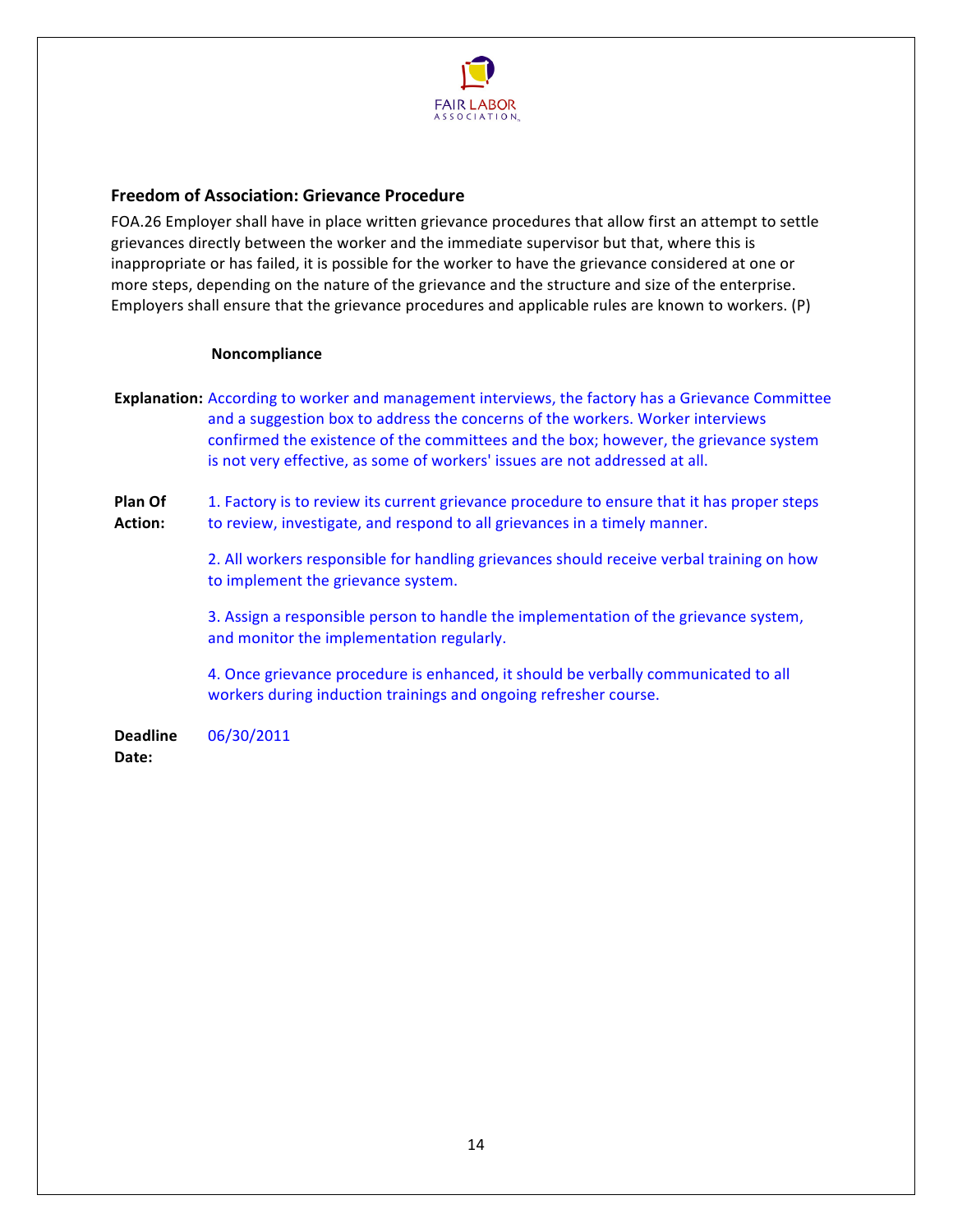

| <b>Action</b><br>Taken:          | adidas June 2012 Update: Completed:                                                                                                                                           |
|----------------------------------|-------------------------------------------------------------------------------------------------------------------------------------------------------------------------------|
|                                  | 1. Factory has reviewed its grievance procedure to ensure that it has proper steps to<br>review, investigate, and respond to all grievances in a timely manner.               |
|                                  | 2. All workers responsible for handling grievances have received verbal training on how<br>to implement the grievance system.                                                 |
|                                  | 3. [Employee name], Head Admin & Accounts, is the person responsible for handling the<br>implementation of the grievance system, and monitoring the implementation regularly. |
|                                  | 4. Grievance system is verbally communicated to all workers during induction trainings<br>and ongoing refresher course.                                                       |
| Plan<br>Complete:                | <b>Yes</b>                                                                                                                                                                    |
| <b>Plan</b><br>Complete<br>Date: | 06/30/2012                                                                                                                                                                    |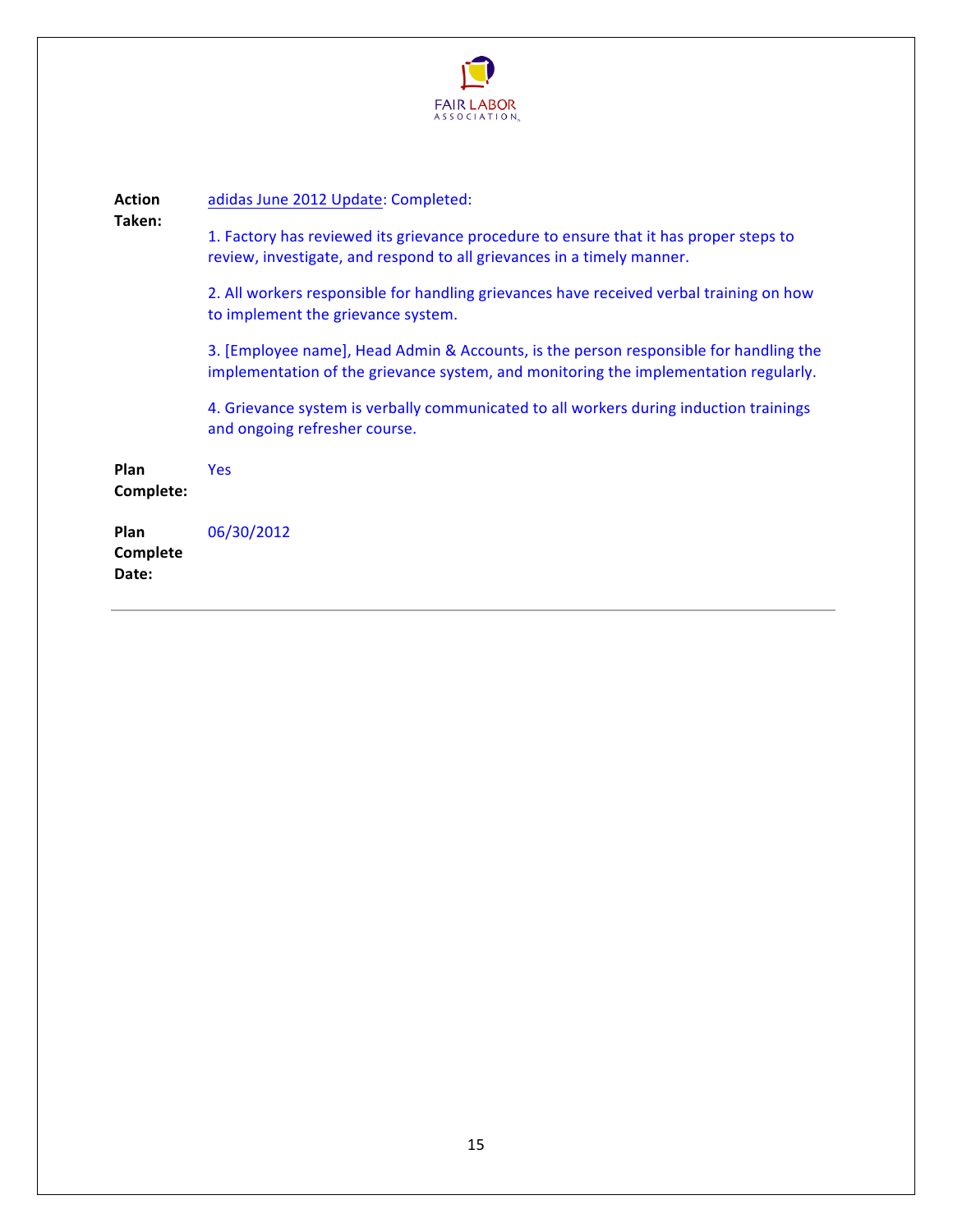

# <span id="page-15-0"></span>**Harassment or Abuse: General Compliance Harassment or Abuse**

H&A.1 Employers shall comply with all local laws, regulations and procedures concerning discipline, violence, harassment and abuse.  $(S)$ 

#### **Noncompliance**

**Explanation:** Factory has a policy and procedure on harassment or abuse. Factory has also set up an Anti-Sexual Harassment Committee. However, the committee is not in compliance with the local law, as instead of being headed by a woman, it is headed by a male management representative. Additionally, there is no nomination of a representative of a non-governmental organization or any other body, which is working for the cause of the upliftment of women and is familiar with the issue of sexual harassment. Legal Reference: The Supreme Court guidelines and the The Sexual Harassment of Women at the Workplace (Prevention and Redressal) Bill, 2004 (later revised in 2006) have made it explicit that it is mandatory on the part of an employer to ensure an environment free from the threat of any kind of sexual harassment and exploitation. The Supreme Court has mandated every organization to have a committee to address incidents of sexual harassment in the workplace.

**Plan!Of!** Action: 1. Factory is to review the Non-Harassment Committee and its composition to ensure compliance as per local law.

> 2. A woman should head the Complaints Committee and no less than half of its members should be women.

> 3. Additionally, in order to prevent the possibility of any undue pressure or influence from senior levels, the Complaints Committee should involve a third party, either NGO or other body who is familiar with the issue of sexual harassment.

**Deadline!** 06/30/2011

Date:

**Action! Taken:!** adidas October 2013 Update: Pending. Factory has developed a policy on the prevention of sexual harassment without the participation of third party, civil society group or credible expert on the subject. Factory has been advised to follow Supreme Court guideline in order to have functional committee on Sexual Harassment.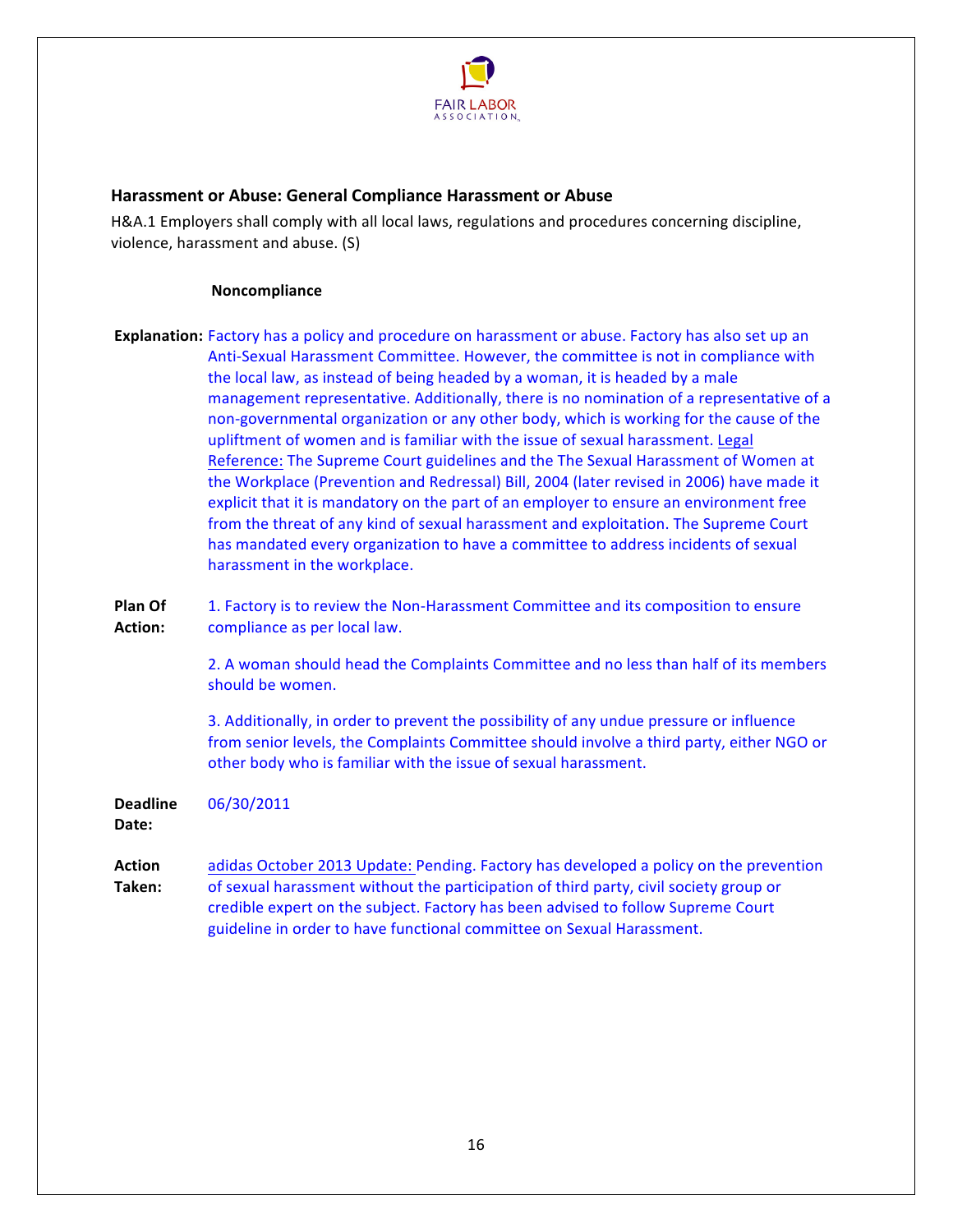

#### adidas January 2013 Update:

1. During the visit, all female employees were on leave due to a local festival. This is to be verified on the next visit.

3. Pending. No participation of third party/NGO or any other body who is familiar with the issue of sexual harassment.

adidas June 2012 Update: 1. Ongoing. Factory has followed guidelines framed by the Supreme Court and the Sexual Harassment of Women at the Workplace Bill 2004 (Revised in 2006) has also reviewed the Non-Harassment Committee, its composition, functions and roles and responsibilities of members to ensure local law compliance. Committee members' objectives, responsibilities, and roles have not been communicated and workers were found to not be aware about policy, procedure, and functioning of the committee. Committee only exists in writing, as workers' understanding is very poor.

2. Completed. A woman heads the Complaints Committee and half of its members are women.

3. Pending. There is no participation of a third party or NGO or any other body who is familiar with the issue of sexual harassment.

1. Factory has followed the Supreme Court guidelines, The Sexual Harassment of Women at the Workplace (Prevention and Redressal) Bill, 2004 (later revised in 2006) and has also reviewed the Non-Harassment Committee and its composition to ensure compliance as per local law. However committee objective, obligations of committee, and roles of members have not been communicated and workers were found to not be aware about policy, procedure, and functioning of committee. Since workers' understanding on committee is not adequate, committee is only documented and not functional.

2. A woman now heads the Complaints Committee and half of its members are women.

3. Factory has not yet involved any third party or NGO or other body who is familiar with the issue of sexual harassment.

**Plan! Complete:!** No

**Plan! Complete!** Date: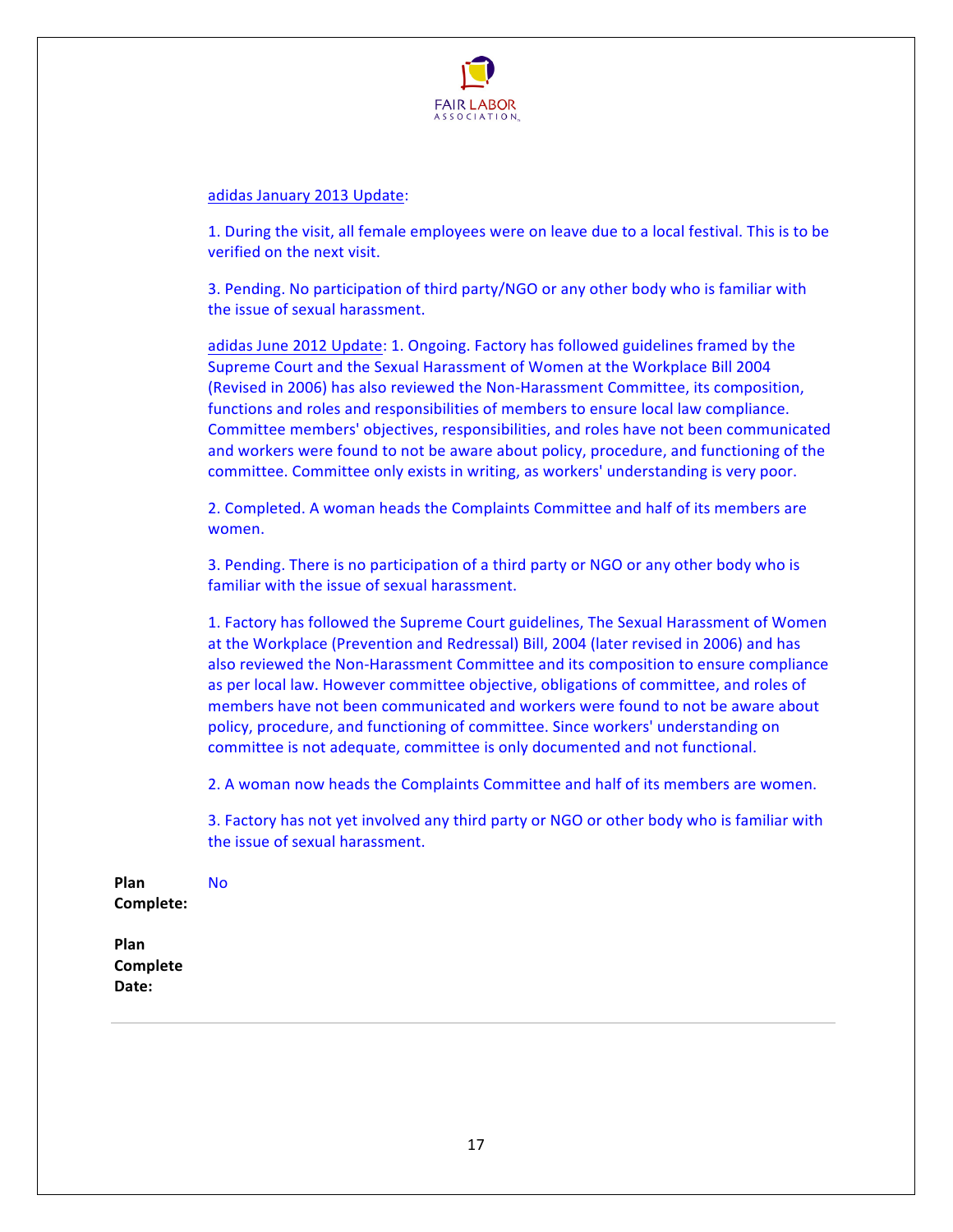

## <span id="page-17-0"></span>**Code Awareness:**

GEN.1 Establish and articulate clear, written workplace standards. Formally convey those standards to Company factories as well as to licensees, contractors and suppliers.

# **Noncompliance**

**Explanation:** The factory has not received adidas' Code of Conduct (COC).

| Plan Of<br><b>Action:</b> | adidas to send the Workplace Standards in English and local language spoken by workers.                                               |
|---------------------------|---------------------------------------------------------------------------------------------------------------------------------------|
| <b>Deadline</b><br>Date:  | 05/30/2011                                                                                                                            |
| <b>Action</b><br>Taken:   | adidas June 2012 Update: Completed: Workplace Standards is available in English and<br>local language spoken by workers, i.e., Hindi. |
| Plan<br>Complete:         | <b>Yes</b>                                                                                                                            |
| Plan<br>Complete<br>Date: | 06/30/2012                                                                                                                            |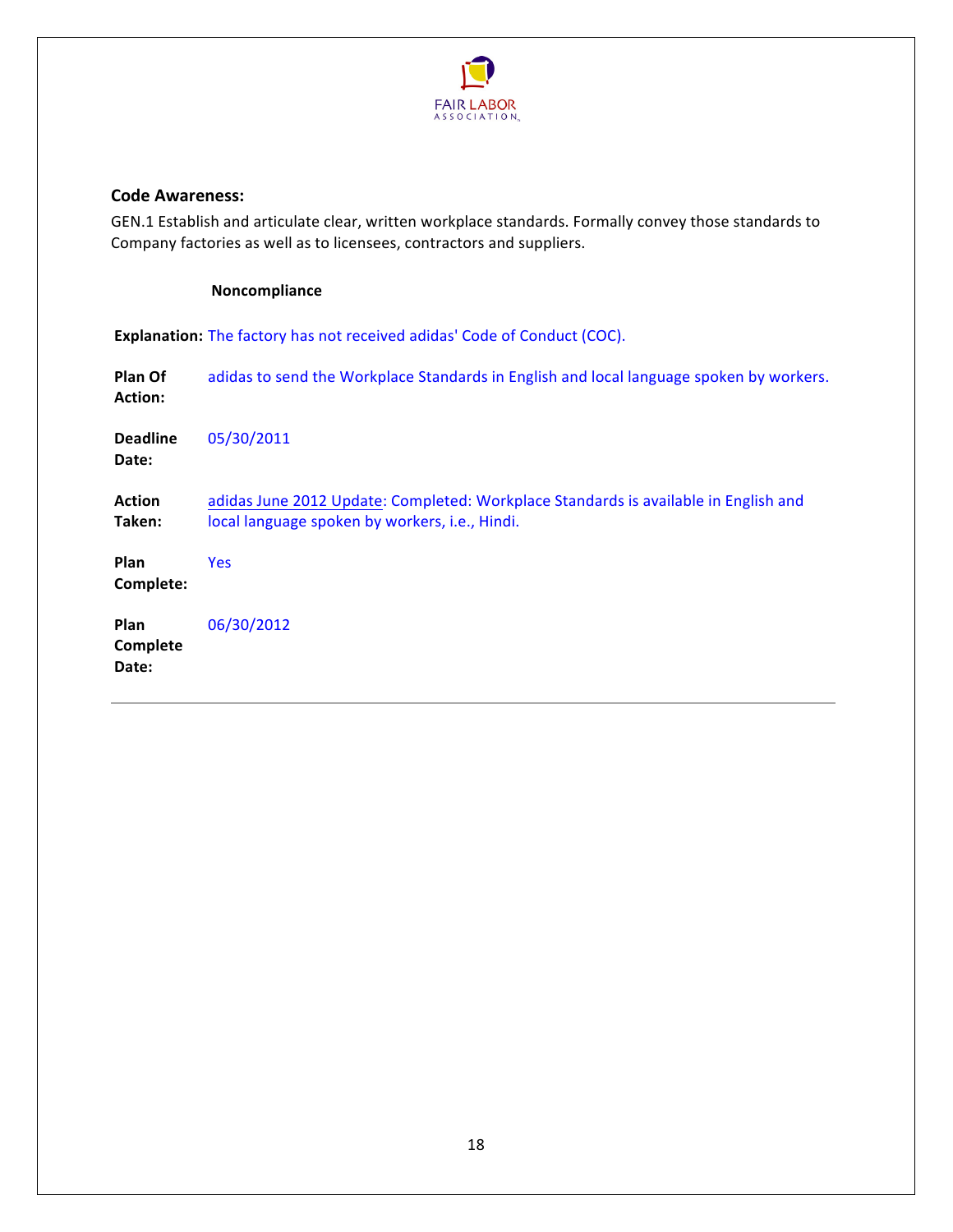

#### <span id="page-18-0"></span>**Code Awareness:**

GEN.2 Ensure that all Company factories as well as contractors and suppliers inform their employees about the workplace standards orally and through the posting of standards in a prominent place (in the local languages spoken by employees and managers) and undertake other efforts to educate employees about the standards on a regular basis.

#### **Noncompliance**

Explanation: The code of conduct is not posted and has not been communicated to the workers.

| Plan Of<br><b>Action:</b> | 1. adidas to send the Workplace Standards in local language.                                                            |
|---------------------------|-------------------------------------------------------------------------------------------------------------------------|
|                           | 2. Once factory receives the Workplace Standards, the factory is to conduct<br>communication and training to employees. |
| <b>Deadline</b><br>Date:  | 06/30/2011                                                                                                              |
| <b>Action</b>             | adidas December 2011 Update: Completed:                                                                                 |
| Taken:                    | 1. Workplace Standards is available in local languages.                                                                 |
|                           | 2. Factory has conducted Workplace Standards training and communicated it to the<br>employees.                          |
| Plan<br>Complete:         | <b>Yes</b>                                                                                                              |
| Plan<br>Complete<br>Date: | 12/31/2011                                                                                                              |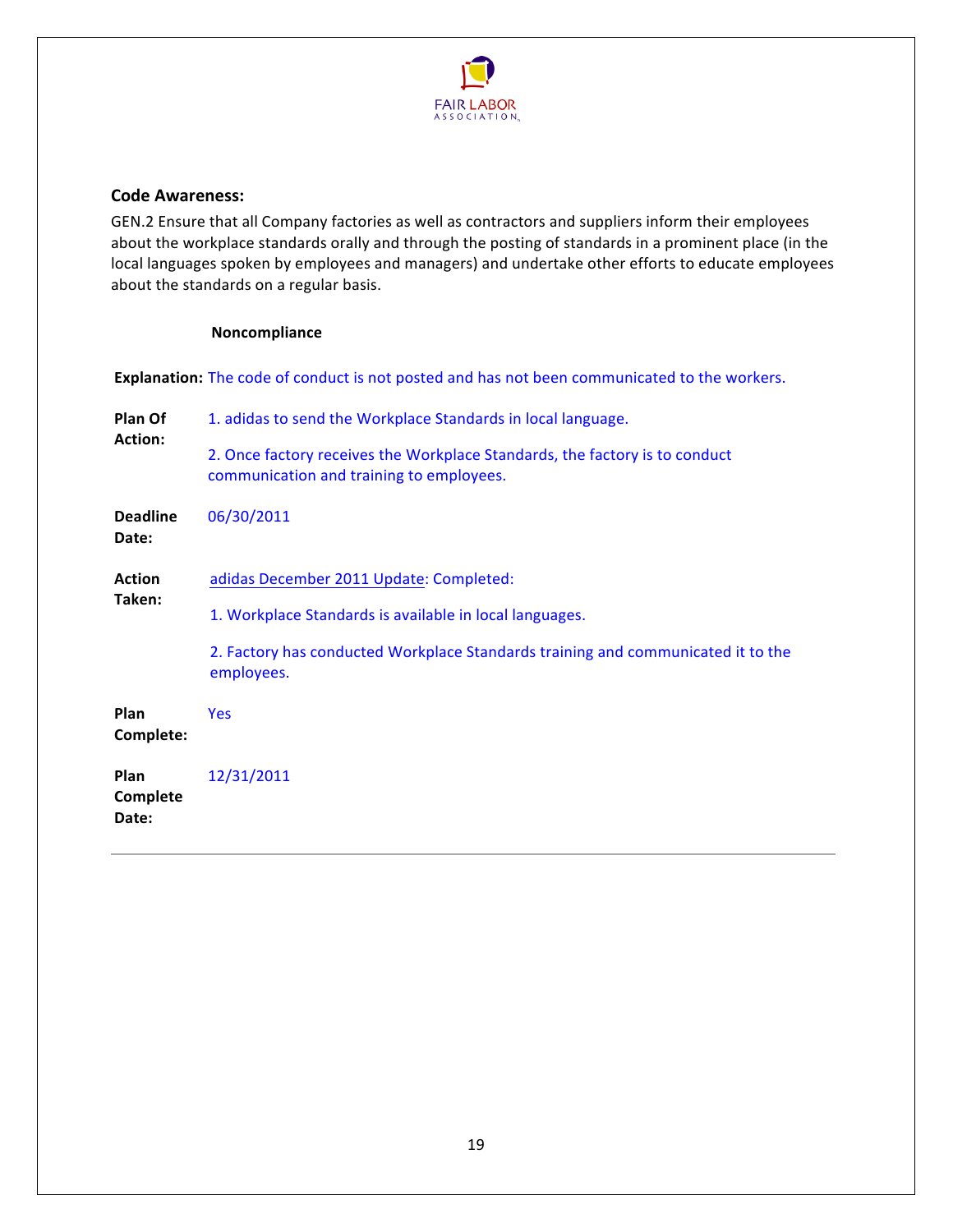

## <span id="page-19-0"></span>**Code Awareness:**

GEN.3 Develop a secure communications channel, in a manner appropriate to the culture and situation, to enable Company employees and employees of contractors and suppliers to report to the Company on noncompliance with the workplace standards, with security that they shall not be punished or prejudiced for doing so.

|                          | Explanation: Neither workers nor management are aware of the confidential noncompliance reporting<br>mechanism, which allows factory workers to contact the company directly.                                                                                                                                                                                                       |
|--------------------------|-------------------------------------------------------------------------------------------------------------------------------------------------------------------------------------------------------------------------------------------------------------------------------------------------------------------------------------------------------------------------------------|
| Plan Of<br>Action:       | 1. adidas to send the SEA Hotline poster in local language. Hotline poster contains<br>information for workers in case workers have problems or grievances at work; workers<br>can communicate to factory's management to have the issues settled. In the case that<br>issues remain unsettled, workers can contact SEA; the contact details of SEA are provided<br>on the posters. |
|                          | 2. Once the factory has received the hotline poster, the factory is to post the hotline<br>posters in prominent places in the factory and conduct communication to employees.                                                                                                                                                                                                       |
| <b>Deadline</b><br>Date: | 06/30/2011                                                                                                                                                                                                                                                                                                                                                                          |
| <b>Action</b>            | adidas December 2011 Update: Completed.                                                                                                                                                                                                                                                                                                                                             |
| Taken:                   | 1. Hotline poster is now available in local language. Hotline poster contains information<br>for workers in case workers have problems or grievances at work.                                                                                                                                                                                                                       |
|                          |                                                                                                                                                                                                                                                                                                                                                                                     |
|                          | 2. Factory has posted the hotline posters in prominent places in the factory, including on<br>the notice board, and has conducted verbal communication to employees.                                                                                                                                                                                                                |
| Plan<br>Complete:        | <b>Yes</b>                                                                                                                                                                                                                                                                                                                                                                          |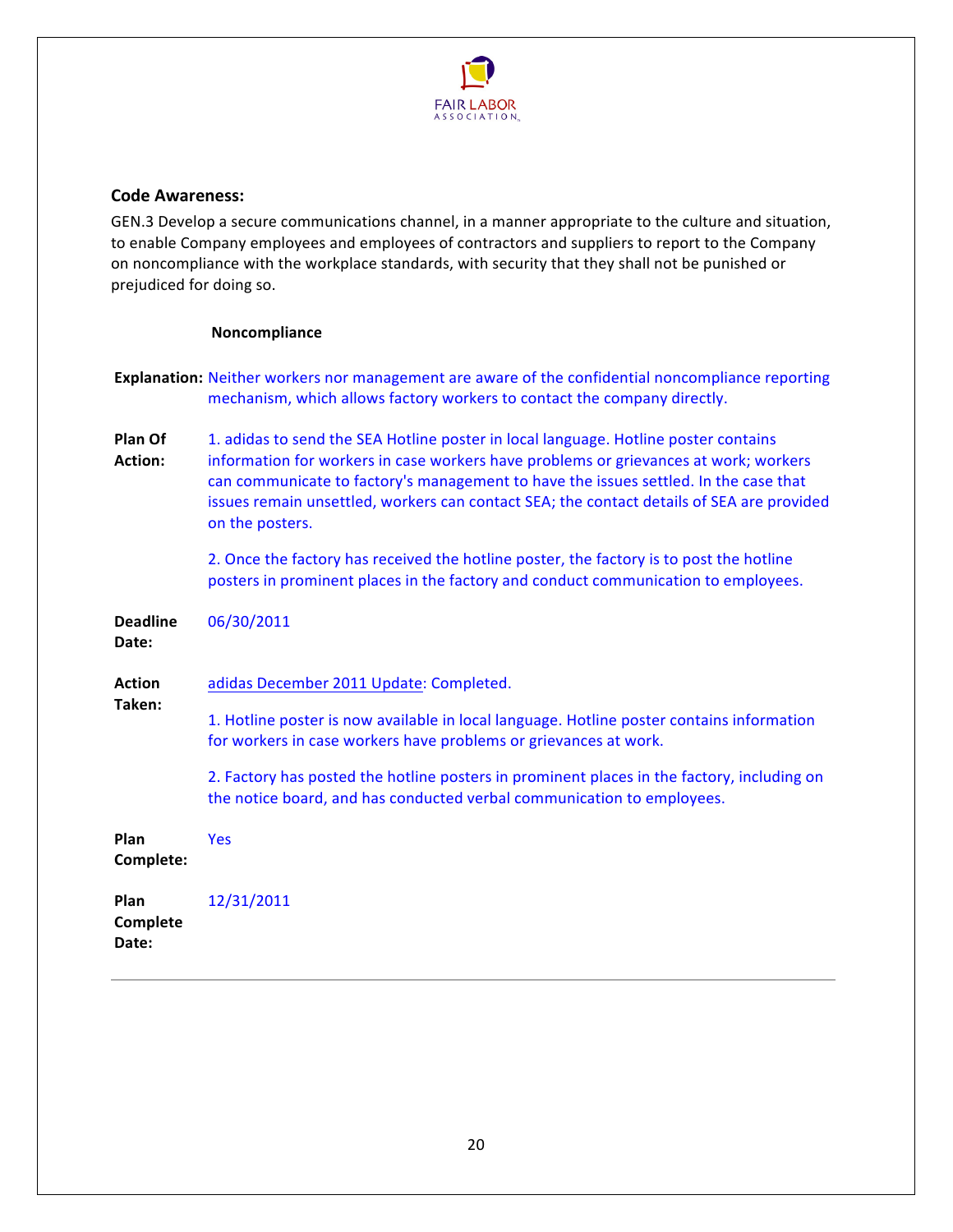

# <span id="page-20-0"></span>**Health!and!Safety: Evacuation!Requirements!and!Procedure**

H&S.9 All applicable legally required or recommended elements of safe evacuation (such as posting of evacuation plans, the installation and maintenance of an employee alarm and emergency lighting systems, ensuring aisles/exits are not blocked and that workers are not blocked within their workstations, employee education, evacuation procedures, etc.) shall be complied with. Workers shall be trained in evacuation procedures. Alarm systems shall be regularly tested and evacuation drills shall be undertaken at least annually. (S)

#### **Noncompliance**

- **Explanation:** According to visual observation, the evacuation plan posted is in English and not in the language understood by majority of the workers (Hindi).
- **Plan!Of!** Action: Factory is to review all evacuation plans and put local languages into the evacuation plan. **Deadline!** Date: 06/30/2011 **Action! Taken:!** adidas December 2011 Update: Completed. All evacuation plans are now displayed in prominent places on the floor in both languages, i.e., Hindi and English. **Plan! Complete:!** Yes **Plan! Complete!** 12/31/2011

21

Date: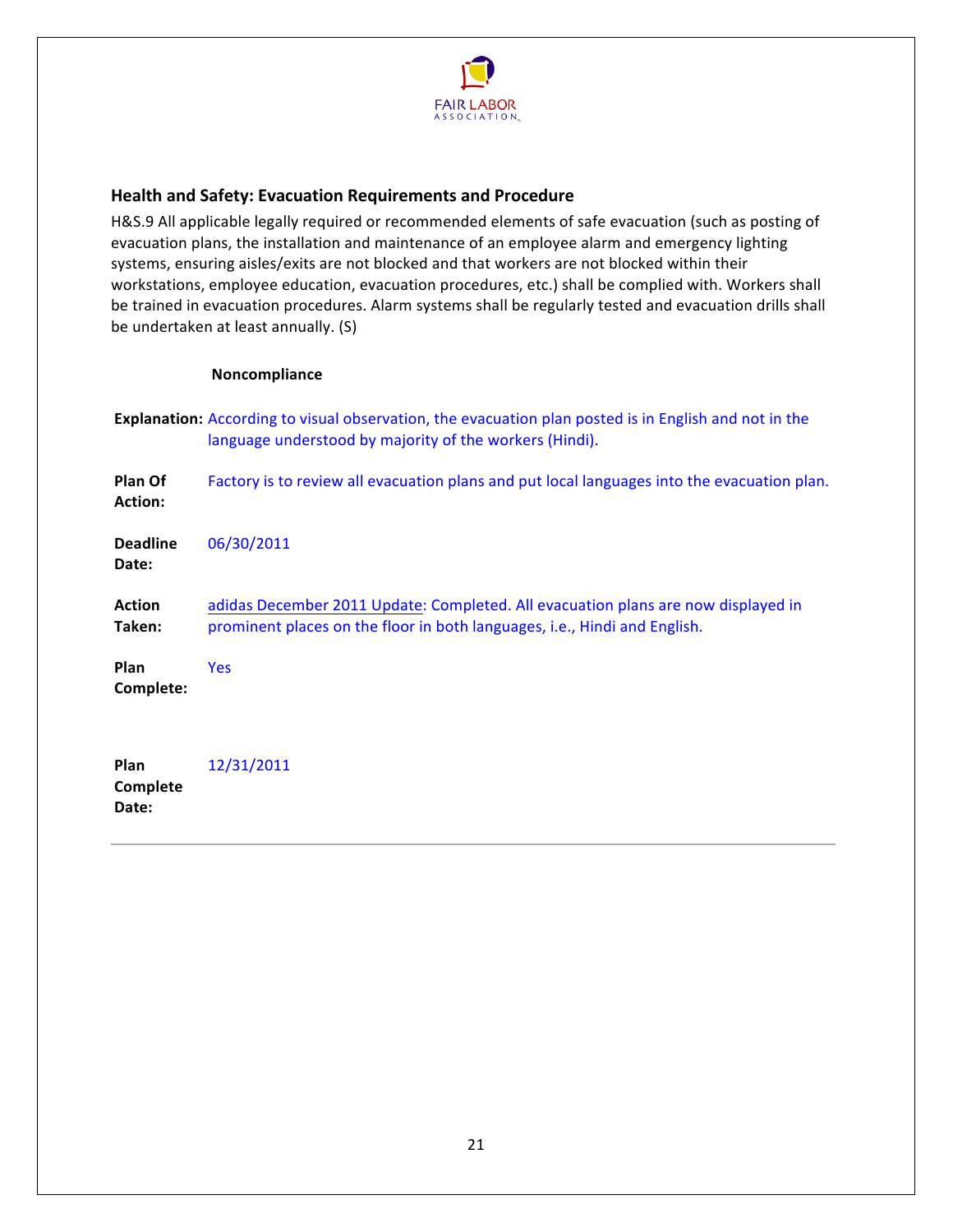

# <span id="page-21-0"></span>**Health!and!Safety: Safety!Equipment!and!First!Aid!Training**

H&S.10 All safety and medical equipment (such as fire fighting equipment, first aid kits, etc.) shall be available in sufficient numbers throughout the factory, maintained and stocked as prescribed and easily accessible to workers. A sufficient number of workers shall be trained in first aid and fire fighting techniques. (S)

|                           | Explanation: According to visual inspection, the factory has provided first aid boxes in each production<br>section. However, the contents of the boxes were not as prescribed by law.                                                                                                                                                                                             |
|---------------------------|------------------------------------------------------------------------------------------------------------------------------------------------------------------------------------------------------------------------------------------------------------------------------------------------------------------------------------------------------------------------------------|
| Plan Of<br><b>Action:</b> | 1. Factory must develop a system to ensure that first aid materials are completely<br>available as per requirements of SEA standards and local law. First aid materials must be<br>available and within the "use by" date. Clinic must develop a system to check expiration<br>dates of medicine. Proper recording of first aid kit materials need to be done and kept on<br>file. |
|                           | 2. Designate a responsible person to handle and monitor the implementation of the first<br>aid monitoring system.                                                                                                                                                                                                                                                                  |
| <b>Deadline</b><br>Date:  | 06/30/2011                                                                                                                                                                                                                                                                                                                                                                         |
| <b>Action</b><br>Taken:   | adidas December 2011 Update: Completed.                                                                                                                                                                                                                                                                                                                                            |
|                           | 1. Factory has developed a system to ensure that first aid materials are completely<br>available as per requirements of SEA standards and local law. First aid materials are<br>available and within the "use by" date. System has been developed to check expiration<br>dates of medicine. Proper recording of first aid kit materials maintained.                                |
|                           | 2. Trained designated responsible person is now available to handle and monitor the<br>implementation of the first aid monitoring system.                                                                                                                                                                                                                                          |
| Plan<br>Complete:         | <b>Yes</b>                                                                                                                                                                                                                                                                                                                                                                         |
| Plan<br>Complete<br>Date: | 12/31/2011                                                                                                                                                                                                                                                                                                                                                                         |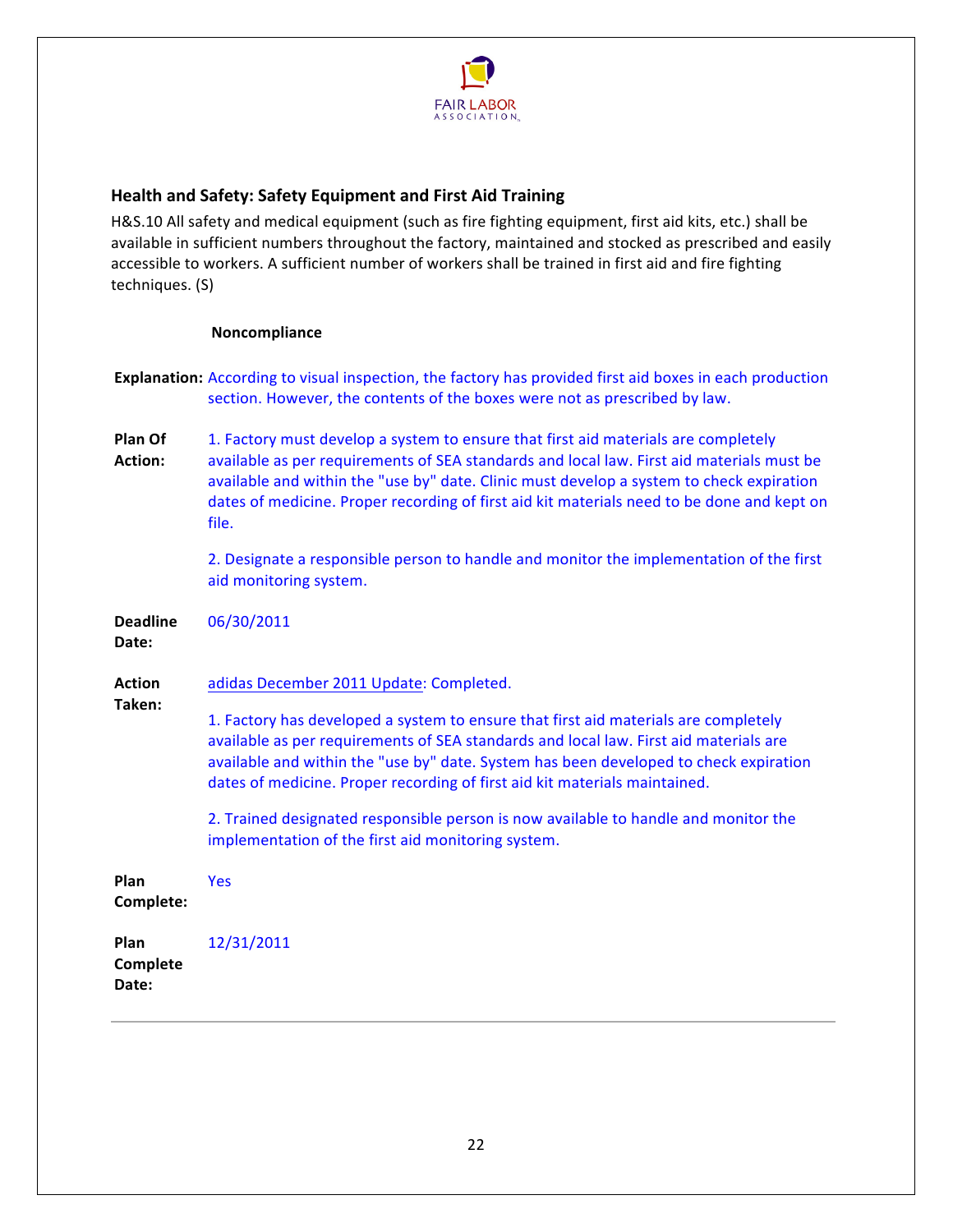

# <span id="page-22-0"></span>**Health and Safety: Personal Protective Equipment**

H&S.11 Workers shall be provided with effective and all necessary personal protective equipment (such as gloves, eye protection, hearing protection, respiratory protection, etc.) to prevent unsafe exposure (such as inhalation or contact with solvent vapors, noise, dust, etc.) to health and safety hazards, including medical waste. (S)

|                           | Explanation: Visual observation revealed that some workers were either not provided or did not wear<br>necessary personal protective equipment (PPE) (masks, hand gloves). Earplugs were<br>provided only at the buffing section, and were not used, even though the noise level is<br>very high. |
|---------------------------|---------------------------------------------------------------------------------------------------------------------------------------------------------------------------------------------------------------------------------------------------------------------------------------------------|
| Plan Of<br><b>Action:</b> | 1. Factory to provide appropriate PPE for workers, as per type of work and risk associated<br>(i.e., carbon masks, gloves, earplugs), and conduct training to workers on how to wear<br>PPE correctly.                                                                                            |
|                           | 2. Develop procedure on PPE and conduct regular monitoring on the implementation.                                                                                                                                                                                                                 |
| <b>Deadline</b><br>Date:  | 06/30/2011                                                                                                                                                                                                                                                                                        |
| <b>Action</b>             | adidas December 2011 Update: Completed.                                                                                                                                                                                                                                                           |
| Taken:                    | 1. Factory has provided appropriate PPE for workers, as per type of work and risk<br>associated (i.e., carbon masks, gloves, earplugs), and training programs are conducted for<br>workers on how to wear the PPE correctly.                                                                      |
|                           | 2. Factory has developed procedure on PPE and conducted regular monitoring on the<br>implementation. Trainings are mostly provided verbally.                                                                                                                                                      |
| Plan<br>Complete:         | Yes                                                                                                                                                                                                                                                                                               |
| Plan<br>Complete<br>Date: | 12/31/2011                                                                                                                                                                                                                                                                                        |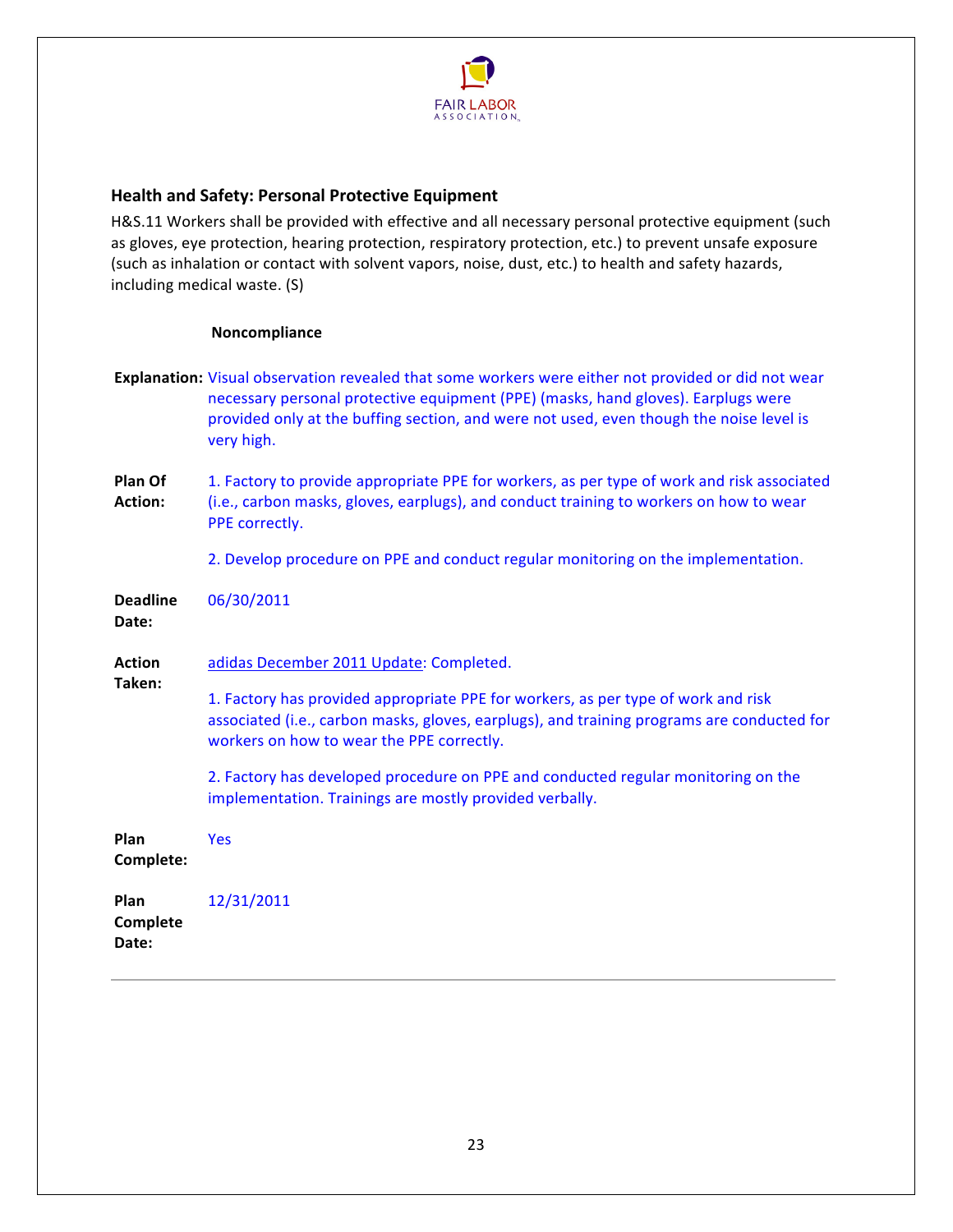

# <span id="page-23-0"></span>**Health!and!Safety: Chemical!Management!and!Training**

H&S.13 All chemicals and hazardous substances shall be properly labeled and stored in accordance with applicable laws. Labels shall be placed in the local language and the language(s) spoken by workers, if different from the local language. Workers shall receive training, appropriate to their job responsibilities, concerning the hazards, risks and the safe use of chemicals and other hazardous substances. (S)

|                          | Explanation: Visual observation and worker interviews revealed that the hazardous materials stored in<br>the stores section are not labeled in the local language. Secondary containment for diesel<br>barrels outside the generator room is not adequate to hold large quantities. 1 diesel<br>barrel was without secondary containment.                                                                                    |
|--------------------------|------------------------------------------------------------------------------------------------------------------------------------------------------------------------------------------------------------------------------------------------------------------------------------------------------------------------------------------------------------------------------------------------------------------------------|
| Plan Of                  | 1. Clearly label all chemical drums, containers, and dispensers.                                                                                                                                                                                                                                                                                                                                                             |
| Action:                  | 2. Effective secondary containment system must be provided for all liquid chemical<br>containers and meet SEA requirements for the size of secondary containment. (The<br>volume capacity of the secondary containment should be at least 10% of the total<br>chemical volume being stored within it, but in no case should it be less than the volume<br>of the single largest container within the secondary containment). |
| <b>Deadline</b><br>Date: | 06/30/2011                                                                                                                                                                                                                                                                                                                                                                                                                   |
| <b>Action</b>            | adidas December 2011 Update: Completed.                                                                                                                                                                                                                                                                                                                                                                                      |
| Taken:                   | 1. Chemical containers are clearly labeled.                                                                                                                                                                                                                                                                                                                                                                                  |
|                          | 2. Effective secondary containment system provided for all liquid chemical containers;<br>secondary containment meets SEA size requirements.                                                                                                                                                                                                                                                                                 |
| Plan<br>Complete:        | Yes                                                                                                                                                                                                                                                                                                                                                                                                                          |
| Plan<br>Complete         | 12/31/2011                                                                                                                                                                                                                                                                                                                                                                                                                   |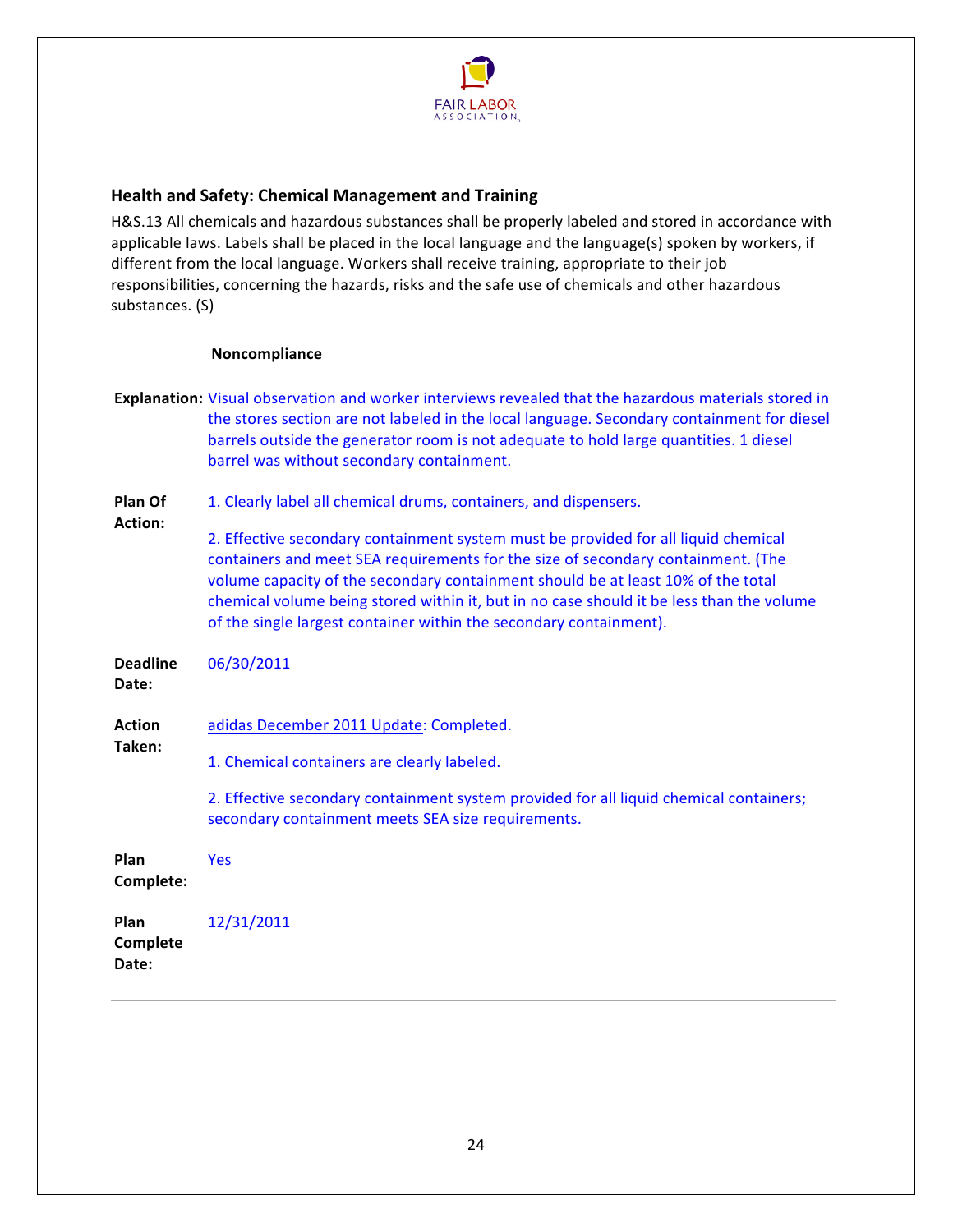

# <span id="page-24-0"></span>**Health and Safety: Material Safety Data Sheets/Worker Access and Awareness**

H&S.14 Material Safety Data Sheets (MSDS) for all chemicals used in the factory must be available at the usage and storage sites of the chemicals, in the local language and the language(s) spoken by workers, if different from the local language. Workers shall have free access to MSDS. (P)

|                           | Explanation: The MSDS of chemicals used are not posted in the stores. It was also observed that the<br>person responsible for storage of raw material in the stores section is unaware of either<br>the MSDS or the risks of the chemicals being used. |
|---------------------------|--------------------------------------------------------------------------------------------------------------------------------------------------------------------------------------------------------------------------------------------------------|
| Plan Of<br><b>Action:</b> | 1. Factory is to post MSDS prominently where chemicals are used and stored.                                                                                                                                                                            |
|                           | 2. Develop procedure on chemical handling and conduct training for all workers who<br>work with chemicals on safe chemical handling.                                                                                                                   |
| <b>Deadline</b><br>Date:  | 06/30/2011                                                                                                                                                                                                                                             |
| <b>Action</b>             | adidas December 2011 Update: Completed.                                                                                                                                                                                                                |
| Taken:                    | 1. Factory displayed MSDS prominently where chemicals are used and stored.                                                                                                                                                                             |
|                           | 2. Procedure is in place on chemical handling and verbal training on safe chemical<br>handling for all workers who work with chemicals is being provided regularly.                                                                                    |
| Plan<br>Complete:         | <b>Yes</b>                                                                                                                                                                                                                                             |
| Plan<br>Complete<br>Date: | 12/31/2011                                                                                                                                                                                                                                             |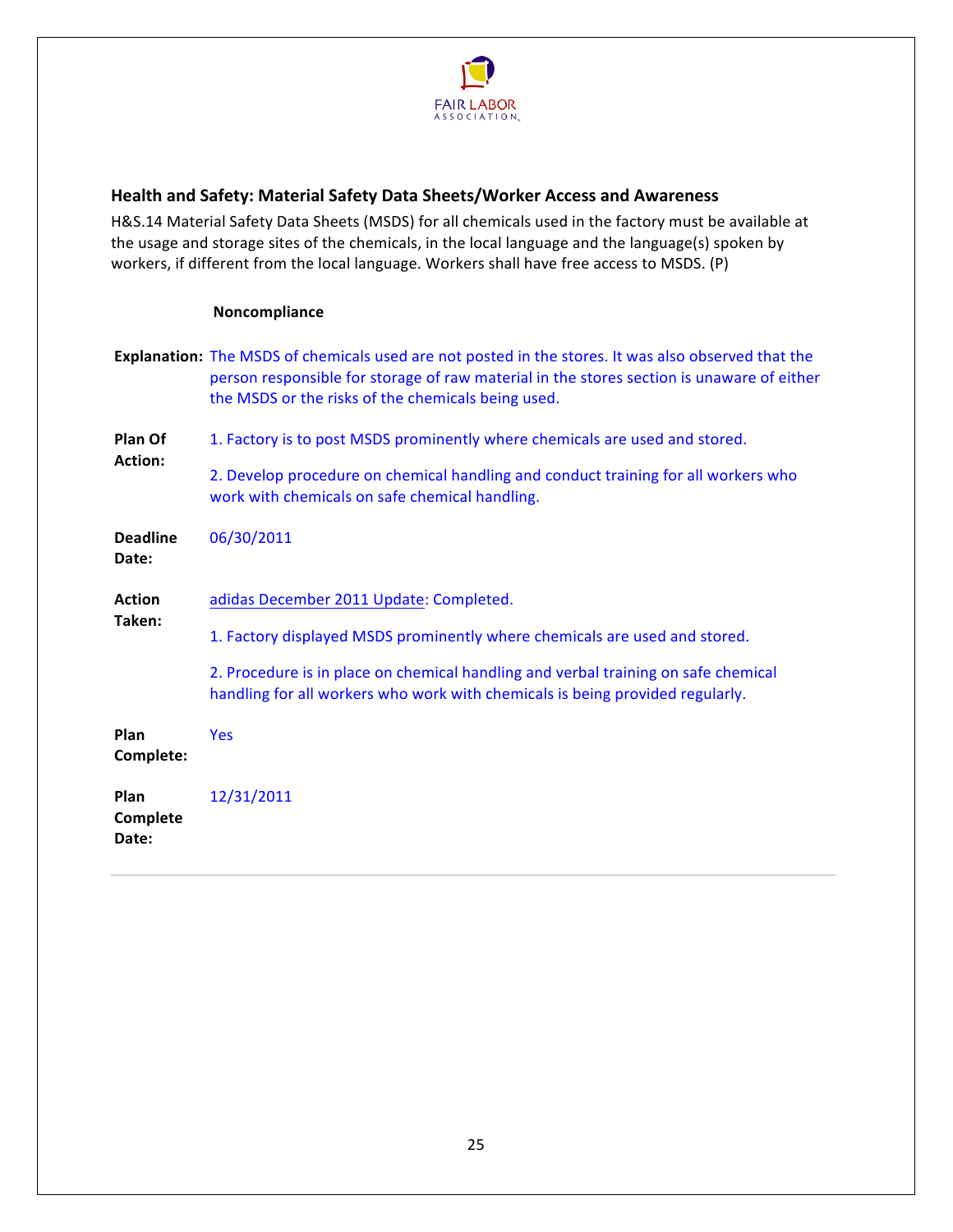

# <span id="page-25-0"></span>**Health and Safety: Machinery Maintenance and Worker Training**

H&S.18 All production machinery, equipment and tools shall be regularly maintained and properly guarded. Workers shall receive training in the proper use and safe operation of machinery, equipment and tools they use. Employers shall ensure safety instructions are either displayed/posted near all machinery or are readily accessible to the workers. (S)

|                           | Explanation: Visual observation revealed that there is no casing for the compressor's conveyor belt,<br>which could pose a hazard for workers.                                                                                                                                                                                                              |
|---------------------------|-------------------------------------------------------------------------------------------------------------------------------------------------------------------------------------------------------------------------------------------------------------------------------------------------------------------------------------------------------------|
| Plan Of                   | 1. Factory is to install casing for the compressor's conveyor belt.                                                                                                                                                                                                                                                                                         |
| <b>Action:</b>            | 2. Factory is to develop a machine safety procedure to ensure that appropriate safety<br>devices are provided to control the risk of accidents on dangerous machines (e.g.,<br>rotating parts, blade/sharp parts), such as covers, safety guards, two-handed operation<br>switches, etc., and conduct training to workers who work with machines/equipment. |
|                           | 3. Designate a responsible person to monitor the implementation.                                                                                                                                                                                                                                                                                            |
| <b>Deadline</b><br>Date:  | 06/30/2011                                                                                                                                                                                                                                                                                                                                                  |
| <b>Action</b>             | adidas December 2011 Update: Completed.                                                                                                                                                                                                                                                                                                                     |
| Taken:                    | 1. Factory has installed casing for the compressor's conveyor belt.                                                                                                                                                                                                                                                                                         |
|                           | 2. Factory developed a machine safety procedure to ensure that appropriate safety<br>devices are provided to control the risk of accidents on dangerous machines, and training<br>to workers who work with machines/equipment is provided regularly.                                                                                                        |
|                           | 3. Maintenance person is responsible for monitoring the implementation.                                                                                                                                                                                                                                                                                     |
| Plan<br>Complete:         | <b>Yes</b>                                                                                                                                                                                                                                                                                                                                                  |
| Plan<br>Complete<br>Date: | 12/31/2011                                                                                                                                                                                                                                                                                                                                                  |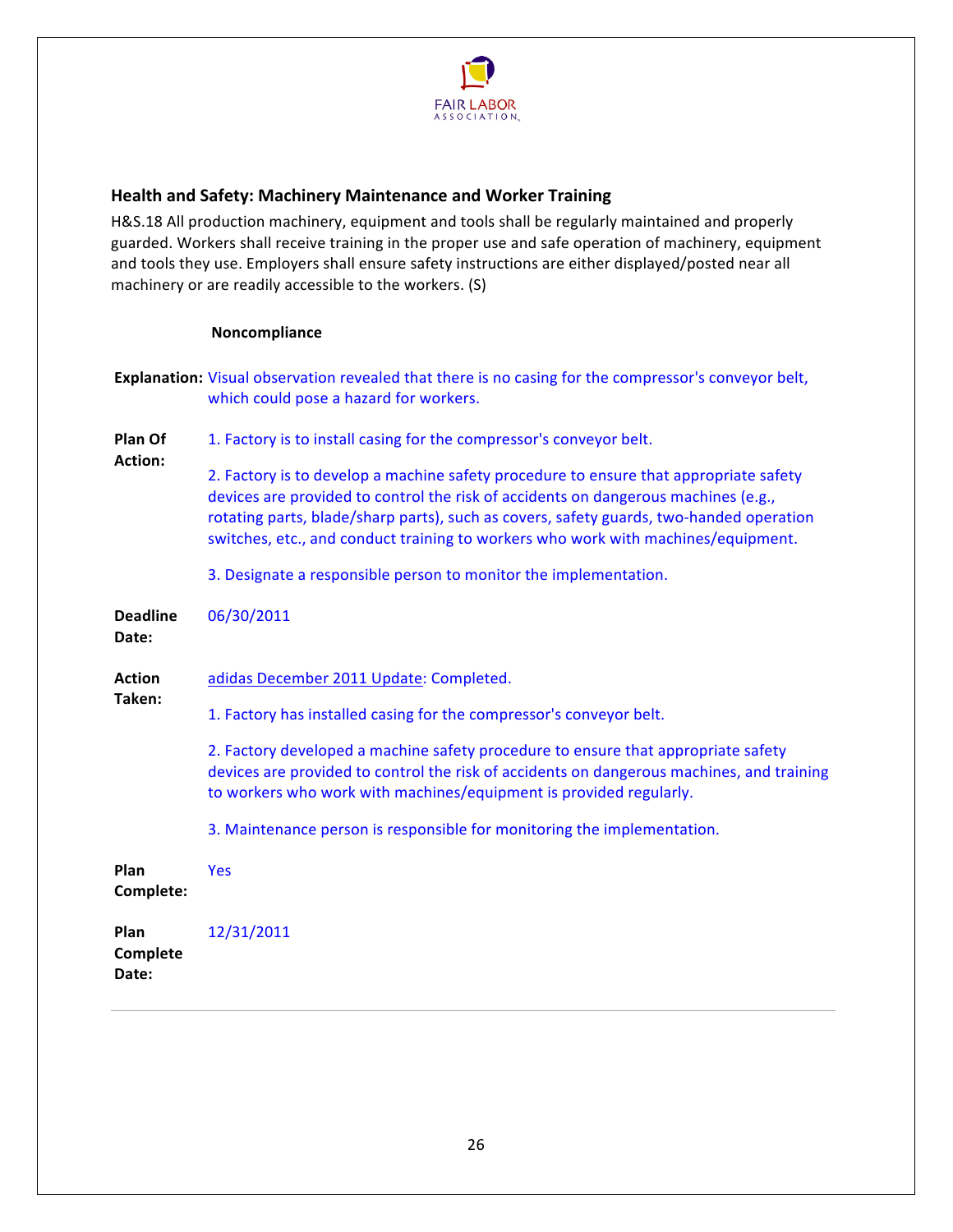

# <span id="page-26-0"></span>**Health and Safety: Bodily Strain**

H&S.20 Workstations, including seating and standing arrangements and reach required to obtain tools, shall be designed and set-up in such a manner as to minimize bodily strains. Employers shall train workers in proper lifting techniques and items such as belts shall be provided. (S)

|                                  | <b>Explanation:</b> Visual observation and worker interviews in the packing and hand trimming areas<br>revealed that they have to work standing for long hours; no stools are provided for them.                                        |
|----------------------------------|-----------------------------------------------------------------------------------------------------------------------------------------------------------------------------------------------------------------------------------------|
| Plan Of<br><b>Action:</b>        | Factory is to make suitable sitting arrangements for all workers working in a standing<br>position, so they may take advantage of any opportunities to rest, which may occur in the<br>course of their work.                            |
| <b>Deadline</b><br>Date:         | 06/30/2011                                                                                                                                                                                                                              |
| <b>Action</b><br>Taken:          | adidas December 2011 Update: Completed. Factory has provided sitting stools for all<br>workers working in a standing position, so they may take advantage of any opportunities<br>to rest, which may occur in the course of their work. |
| Plan<br>Complete:                | <b>Yes</b>                                                                                                                                                                                                                              |
| <b>Plan</b><br>Complete<br>Date: | 12/31/2011                                                                                                                                                                                                                              |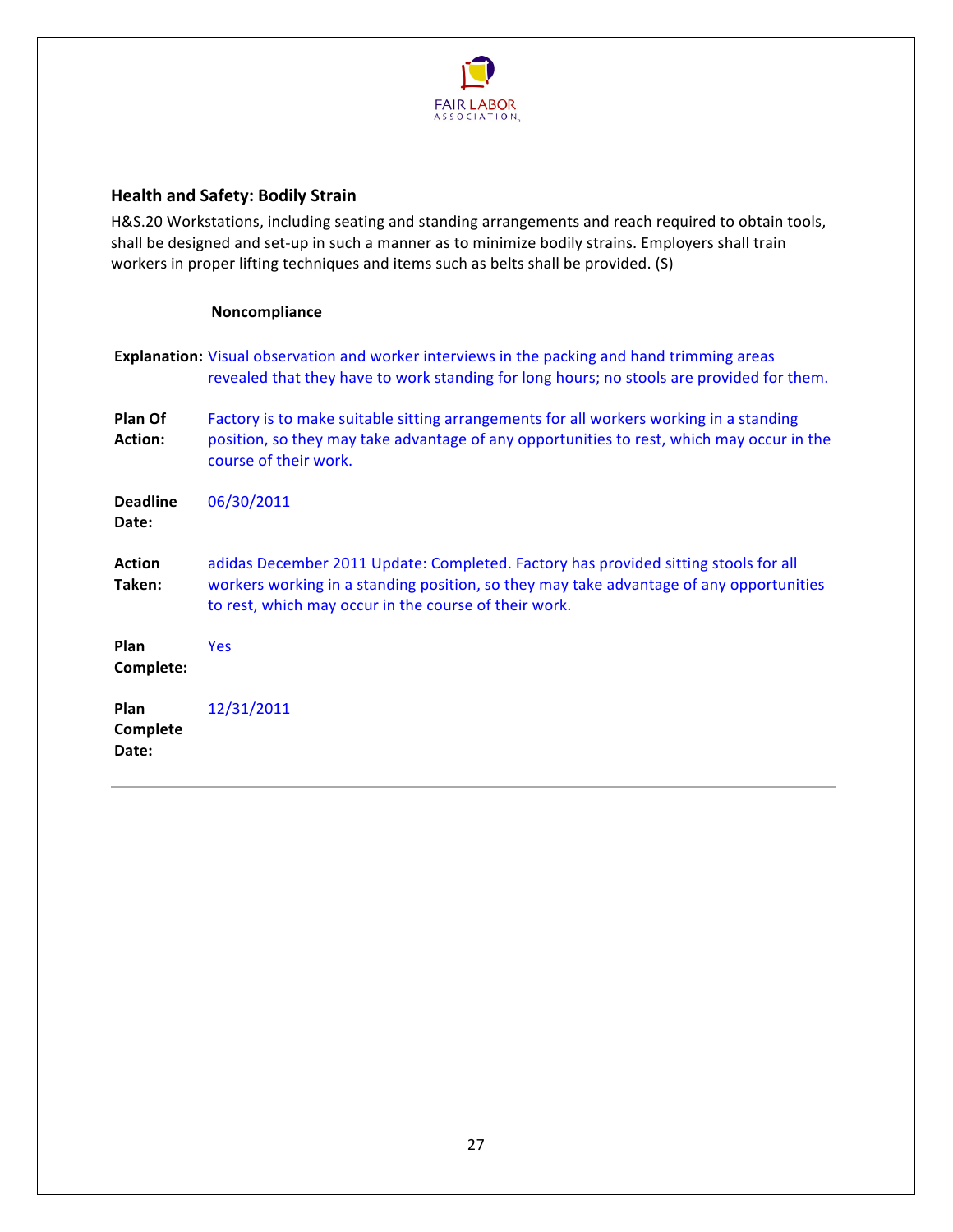

# <span id="page-27-0"></span>**Health and Safety: Medical Facilities**

H&S.21 Medical facilities shall be established and maintained in factories as required by applicable laws. Medical staff shall be fully licensed and recognized under applicable local rules and regulations. An appropriate number of medical staff shall be on duty during all working hours, including any type of overtime, as required under local law. An appropriate stock of medical supplies shall be maintained at all times. Medicines of which the expiration date has passed must be replaced immediately and disposed of in a safe manner.  $(P)$ 

#### **Noncompliance**

Explanation: It was observed that the sick room was kept locked on the day of the audit.

| Plan Of<br><b>Action:</b>        | Develop clear procedure for sick room to include provision for factory to keep sick room<br>open during working hours.                                                         |
|----------------------------------|--------------------------------------------------------------------------------------------------------------------------------------------------------------------------------|
| <b>Deadline</b><br>Date:         | 05/30/2011                                                                                                                                                                     |
| <b>Action</b><br>Taken:          | Procedure for sick room made by the factory. Sick room was opened at the time of audit.<br>Workers interviewed confirmed that they could use the sick room facility if needed. |
| Plan<br>Complete:                | <b>Yes</b>                                                                                                                                                                     |
| <b>Plan</b><br>Complete<br>Date: | 12/31/2011                                                                                                                                                                     |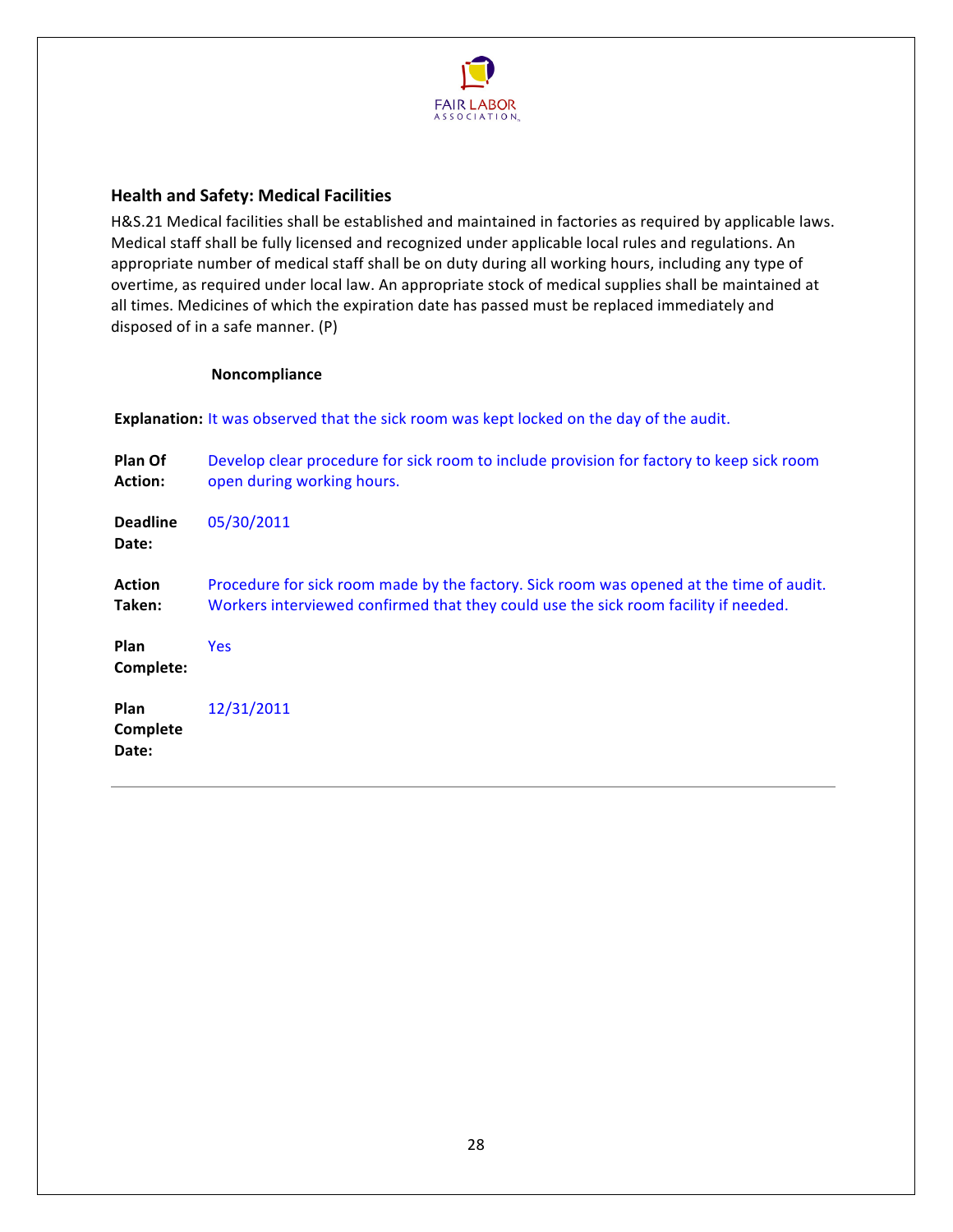

# <span id="page-28-0"></span>**Health!and!Safety: Toilets/Restrictions**

H&S.24 Employers shall not place any undue restrictions on toilet use in terms of time and frequency. (P)

|                           | <b>Explanation:</b> According to worker interviews and visual observation, workers have restrictions to<br>toilets and have to carry a toilet pass.                                                                                  |
|---------------------------|--------------------------------------------------------------------------------------------------------------------------------------------------------------------------------------------------------------------------------------|
| Plan Of                   | 1. Factory must immediately stop the practice of restricting toilet access with card pass.                                                                                                                                           |
| <b>Action:</b>            | 2. Factory management is to develop procedure for free access to toilets for employees<br>at any time without any restriction. Policy is to state a mechanism for workers to report<br>any instances of restriction to the bathroom. |
|                           | 3. Once restroom policy is created, such should be communicated to all employees and<br>supervisors.                                                                                                                                 |
|                           | 4. Designate a responsible person to monitor the implementation.                                                                                                                                                                     |
| <b>Deadline</b><br>Date:  | 05/30/2011                                                                                                                                                                                                                           |
| <b>Action</b>             | adidas December 2011 Update: Completed.                                                                                                                                                                                              |
| Taken:                    | 1. Factory has stopped the practice of restricting toilet access with card pass and there is<br>no card used by the factory as of now. Worker interview also confirmed the same.                                                     |
|                           | 2. Factory management has developed procedure for free access to toilets for employees<br>at any time without any restriction.                                                                                                       |
|                           | 3. Restroom policy is communicated to all employees and supervisors by verbal training<br>on a regular basis.                                                                                                                        |
|                           | 4. HR Manager is responsible for monitoring the implementation.                                                                                                                                                                      |
| Plan<br>Complete:         | <b>Yes</b>                                                                                                                                                                                                                           |
| Plan<br>Complete<br>Date: | 12/31/2011                                                                                                                                                                                                                           |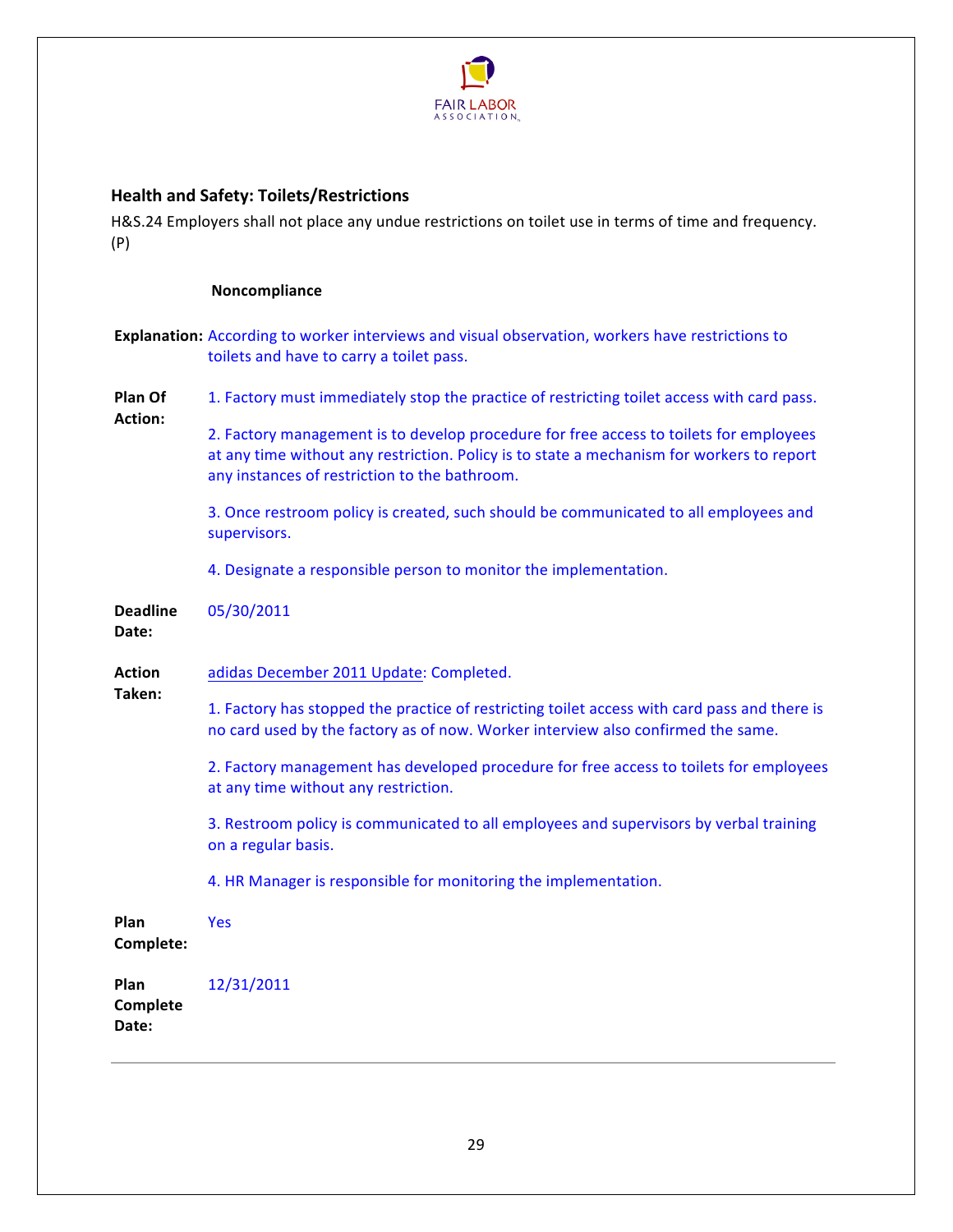

# <span id="page-29-0"></span>**Health!and!Safety: Drinking!Water**

H&S.26 Safe and clean drinking water shall be freely available at all times, within reasonable distance of the workplace. Drinking water shall be of a reasonable temperature and the means to drink water (cups, etc.) must be safe and sanitary and available in an appropriate number. (S)

#### **Noncompliance**

**Explanation:** Visual observation found that workers drink from the taps located outside the production building. They are not provided with glasses for drinking water. Factory is providing potable water to its workers. Factory has installed a water purification system to the taps; through which workers fetch water in the bottles to drink. The Health Officer approves the source of the water supply. However, no analysis is done for the drinking water. There is no signage of "Drinking Water." Section 18 (2) of the Factories Act, 1948 states that Drinking Water points should be legibly marked "Drinking Water" in the language understood by majority of the workers.

**Plan!Of!** Action: 1. Factory is to conduct training for workers on using individual bottles or individual glasses for taking drinking water.

> 2. Factory is to develop procedure for drinking water test and keep documentation of any monitoring and test results. Monitoring must be conducted regularly and results must be kept up to date.

3. Put signage at all drinking water points in local language understood by workers.

**Deadline!** 06/30/2011

#### Date:

**Action!** adidas December 2011 Update: Completed.

**Taken:!**

1. Factory has conducted training for workers on using individual bottles or individual glasses for their drinking water.

2. Factory has developed procedure for drinking water test; monitoring reports and test results are available for review.

3. Signage at all drinking water points is available in local language understood by workers.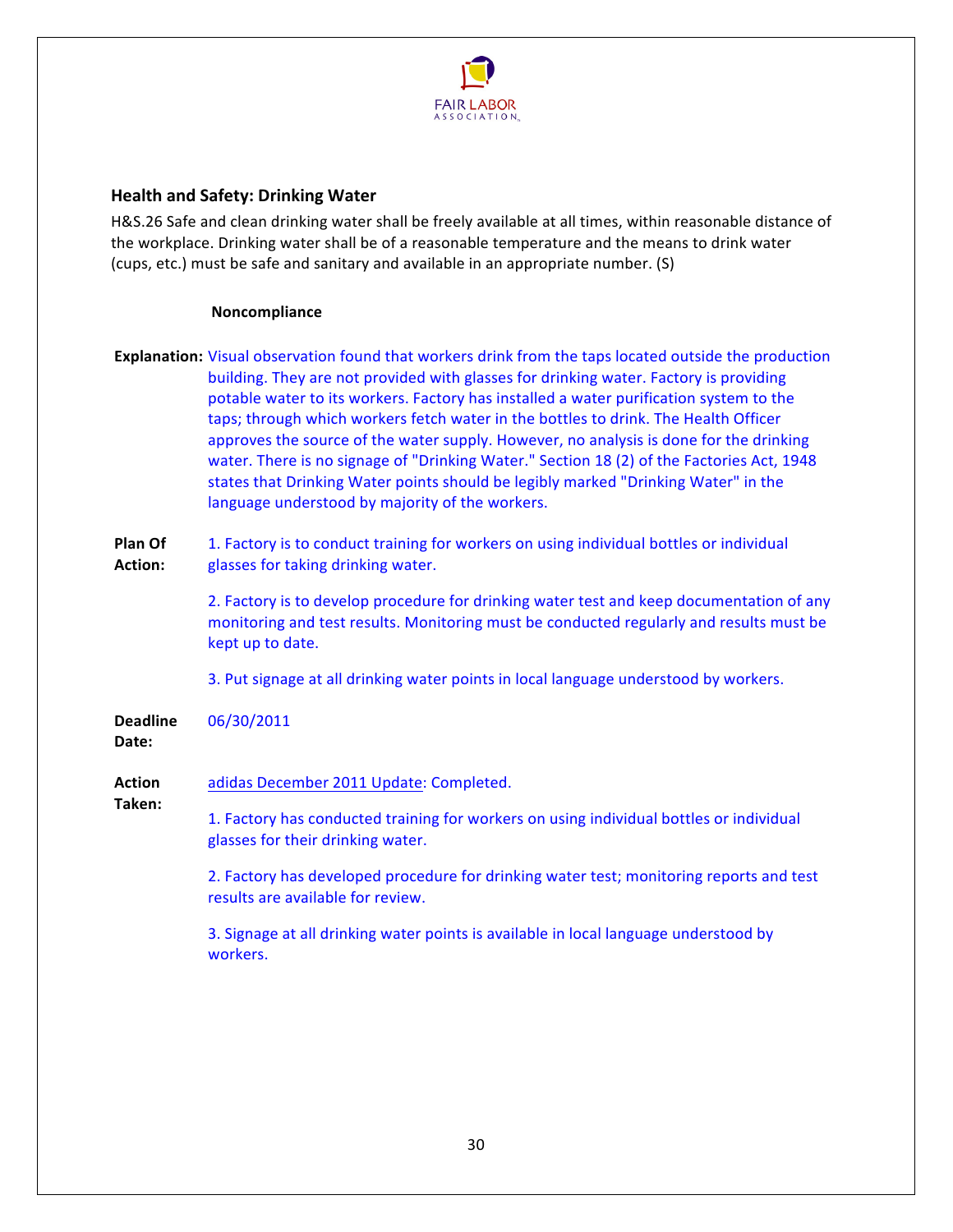

<span id="page-30-0"></span>**Plan!** Complete: Yes

**Plan! Complete!** Date: 12/31/2011

# **Hours of Work: Time Recording System**

HOW.6 Time worked by all workers, regardless of compensation system, shall be fully documented by time cards or other accurate and reliable recording systems such as electronic swipe cards. Employers are prohibited from maintaining multiple time-keeping systems and/or false records for any fraudulent reason, such as to falsely demonstrate working hours. Time records maintained shall be authentic and  $accurate. (P)$ 

|                          | <b>Explanation:</b> It was observed that the working hours of the 12 newly recruited workers (in their<br>probation period) were not recorded.                                                                                                          |
|--------------------------|---------------------------------------------------------------------------------------------------------------------------------------------------------------------------------------------------------------------------------------------------------|
| Plan Of<br>Action:       | 1. Factory is to develop related procedure on recruitment and working hours, to ensure<br>all workers, including probationary workers: a) clock in and clock out at the start and end<br>of the work period and b) get their time card at time of hire. |
|                          | 2. Factory is to designate a person responsible for both implementing and monitoring this<br>procedure. Monitoring to be conducted regularly.                                                                                                           |
| <b>Deadline</b><br>Date: | 06/30/2011                                                                                                                                                                                                                                              |